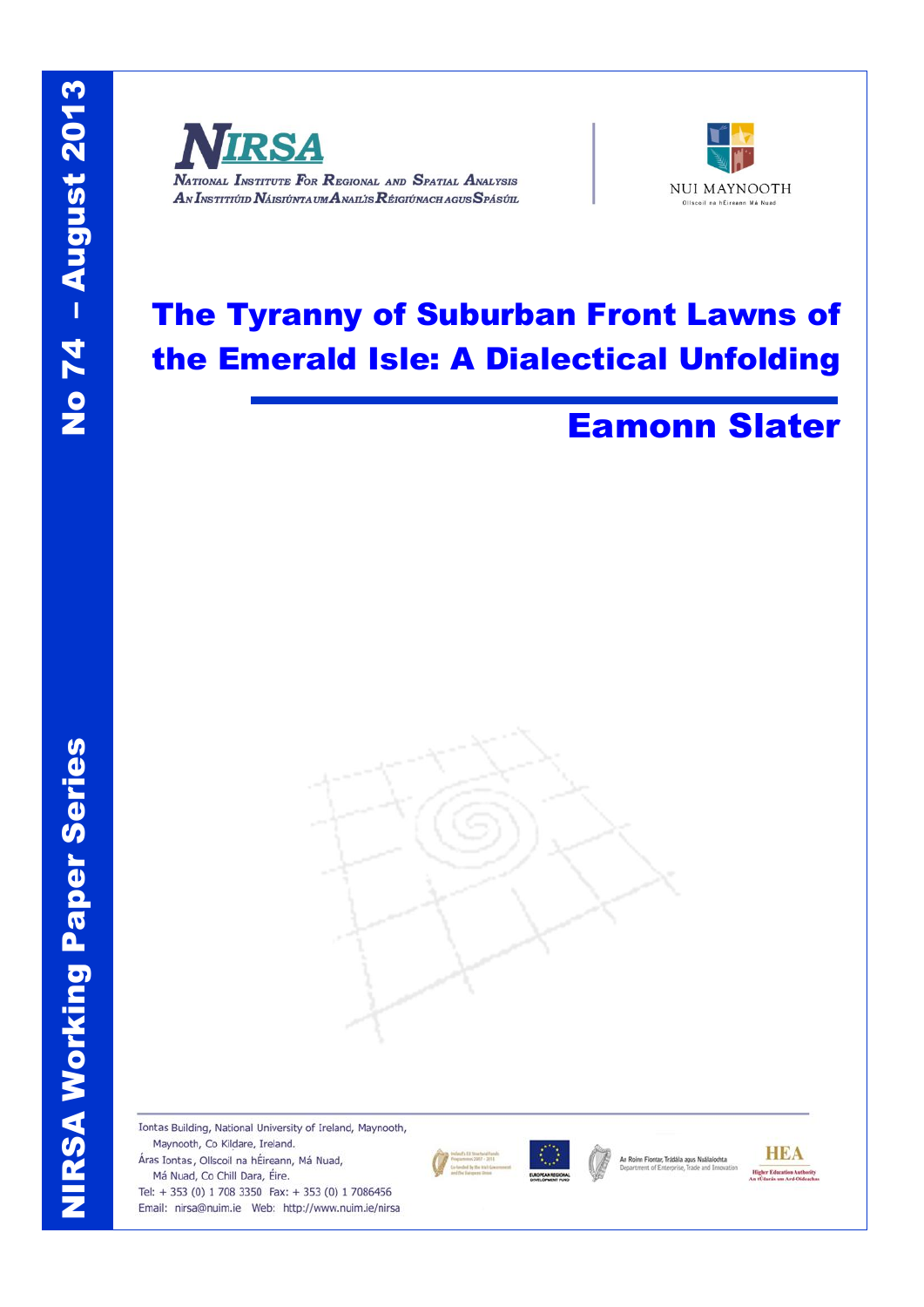### **The Tyranny of Suburban Front Lawns of the Emerald Isle: A Dialectical Unfolding.**

**Eamonn Slater** (National University of Ireland Maynooth)<sup>1</sup>

#### **Abstract**

 $\overline{a}$ 

*This article explores how the suburban front lawn is a special type of space, where society engages intensely with nature. Involved in this exchange are complex relationships between diverse networks of metabolizing processes. These processes include the natural process of grass growth, the labour process of 'improving upon nature', the process of harnessing nature for aesthetic designs and the commoditization process, in which 'natural' inputs are bought and brought into the front lawn. It is Marx's concept of socio-ecological metabolism that allows the analysis to avoid both naturalism and social constructionism as the sole determinants of the grass lawn. Its actual determinant is how these contrasting processes metabolize with each other within the labour process of gardening. Consequently as much as we attempt to dominate nature in our lawn endeavours all we achieve is to thwart some of the natural tendencies of the grass ecosystem, but it's essential natural laws continue to exist. Thus thwarting is merely concerned with imposing an aesthetic form on this particular type of grass ecosystem we call the suburban lawn. To uncover these complex relationships it is necessary to engage in a dialectical analysis.*

<sup>&</sup>lt;sup>1</sup> Eamonn Slater [\(eamonn.slater@nuim.ie\)](mailto:eamonn.slater@nuim.ie) is a senior lecturer in the Department of Sociology.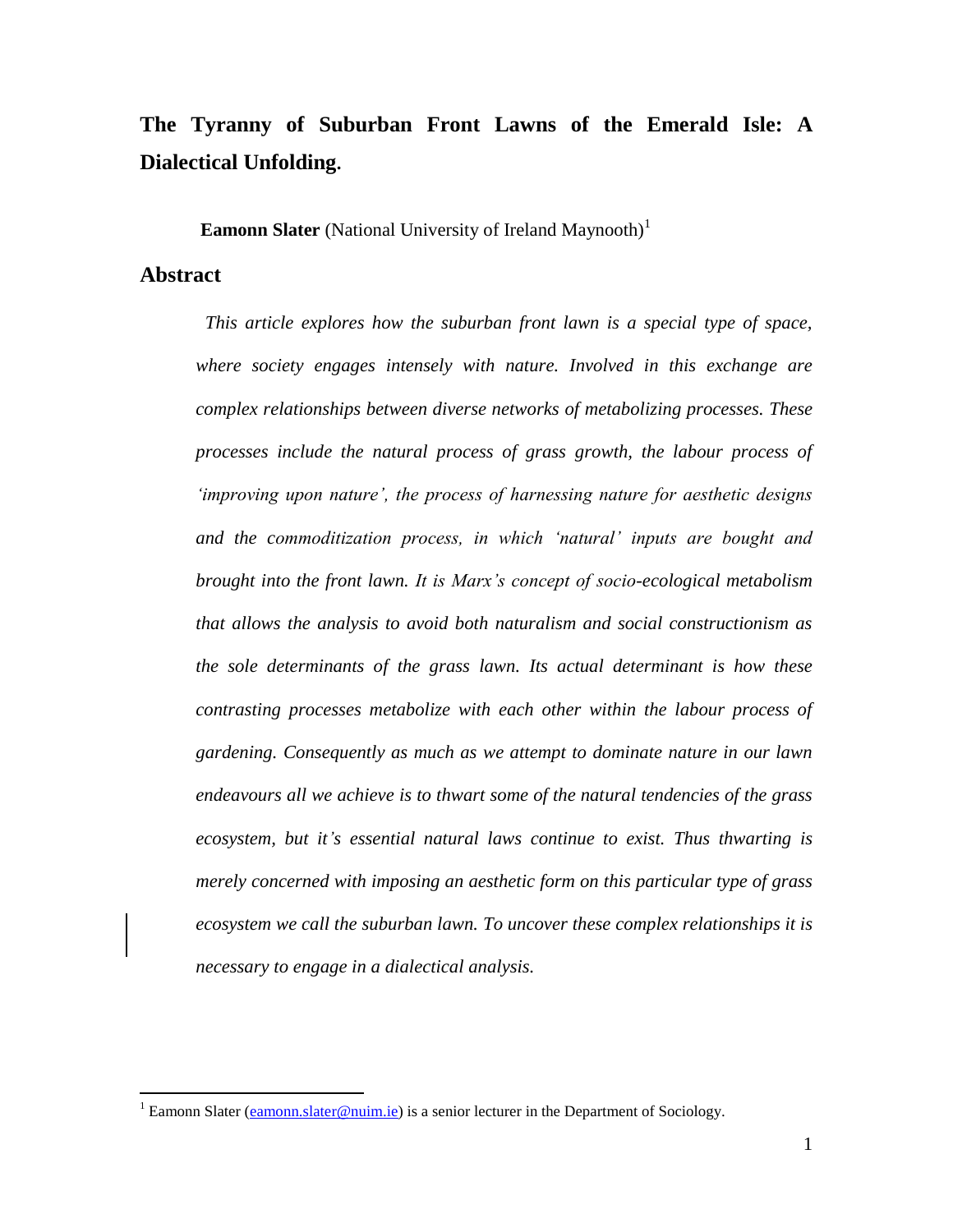**Key words:** Marx**,** socio-ecological metabolism**,** labour process, metabolic rift, Benjamin, rift canopy, aesthetic veneer, externalisation.

During the 'heady' days of the Celtic Tiger, Ireland globalized. As part of this globalization, Ireland exported its Riverdances, its 'traditional' Irish pubs and images of a fun loving people. These global media icons were giving a new identity to the Irish people. And back in Ireland there were also other changes occurring which were less obvious but more fundamental to the everyday lives of ordinary people. Nearly by stealth, and certainly piecemeal, Ireland suburbanised. Fuelled by an astounding increase in car usage, the increase in car dependency allowed the majority to travel greater distances to achieve their daily tasks. In this intensified mobility, our suburbs, like a slow moving tsunami, began to 'sprawl' into rural Ireland. In its wake, the 'natural' agroecosystems of the rural countryside were being replaced by the more aesthetically refined ecosystems of the suburban world. And these newly established ecosystems were not an afterthought to the necessary construction of the suburban housing estates, but were fundamental to why those estates were established there in the first place. Lured by the possibility of living in a rural idyll, the iconic symbolism of the rural countryside – the plant ecosystems are retained if not intensified by their ornamentalism while the crushing reality of the actual working environment (the economic and ecological processes) of rural life are smothered by asphalt and 'pretty little' box houses. In this article, I want to unfold an analysis of one aspect of this suburban ecosystem: the front lawn. The front lawns of suburbia are easily identified by their clear visible presence, but, as I argue, their very mundaneness conceals a complexity of how natural processes metabolize with social processes. It would appear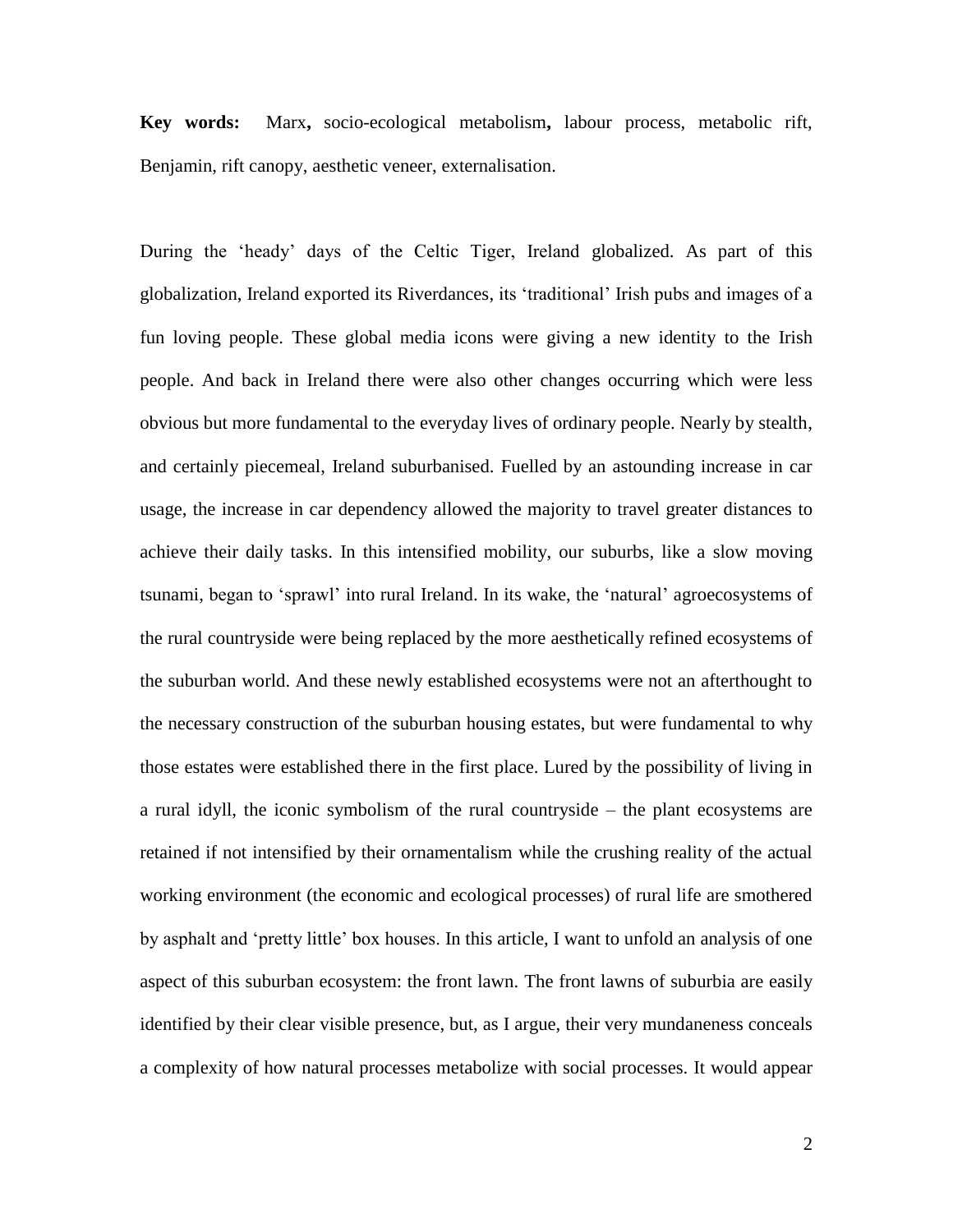to be obvious that any investigation into grass should use Ireland as its empirical case study as Britain was for understanding capitalism in the nineteenth century, which Marx did. The reason to choose Ireland is that grass apparently grows so naturally and abundantly in Ireland, that it has created its own iconic representation of Ireland – Ireland of the 'forty shades of green'.

In a preface to a book entitled *The Grasses of Ireland,* the authors begin:

We owe our international designation of 'Emerald Isle' to our grasslands. The Gulf Stream delivers a mildness of climate that is expressed in the greenness of the countryside and the absence of temperature extremes.[....] Our climate is summarised as mild, moist and variable. This gives us the longest season of grass growth in Europe. (Feehan, Sheridan and Egan vi).

As a consequence of its geographical location on the westerly perimeter of Europe, Ireland bears the full brunt of 'the first powerful downpour of the heavy Atlantic rain clouds' (Engels 184). This excessive rainfall is counteracted by the stony limestone substructure which lets the rain-water drain through the soil without water-logging the ground, and as a consequence these conditions produce the 'softest and most beautiful (grass) turf imaginable' (Arthur Young 3-4).

Marx however argues that the productiveness of Irish agriculture including grass production is not determined by these natural conditions (soil and climate) alone but by how they are embedded in societal social forms. This crucial formulation is summarized in Marx's famous statement on natural laws: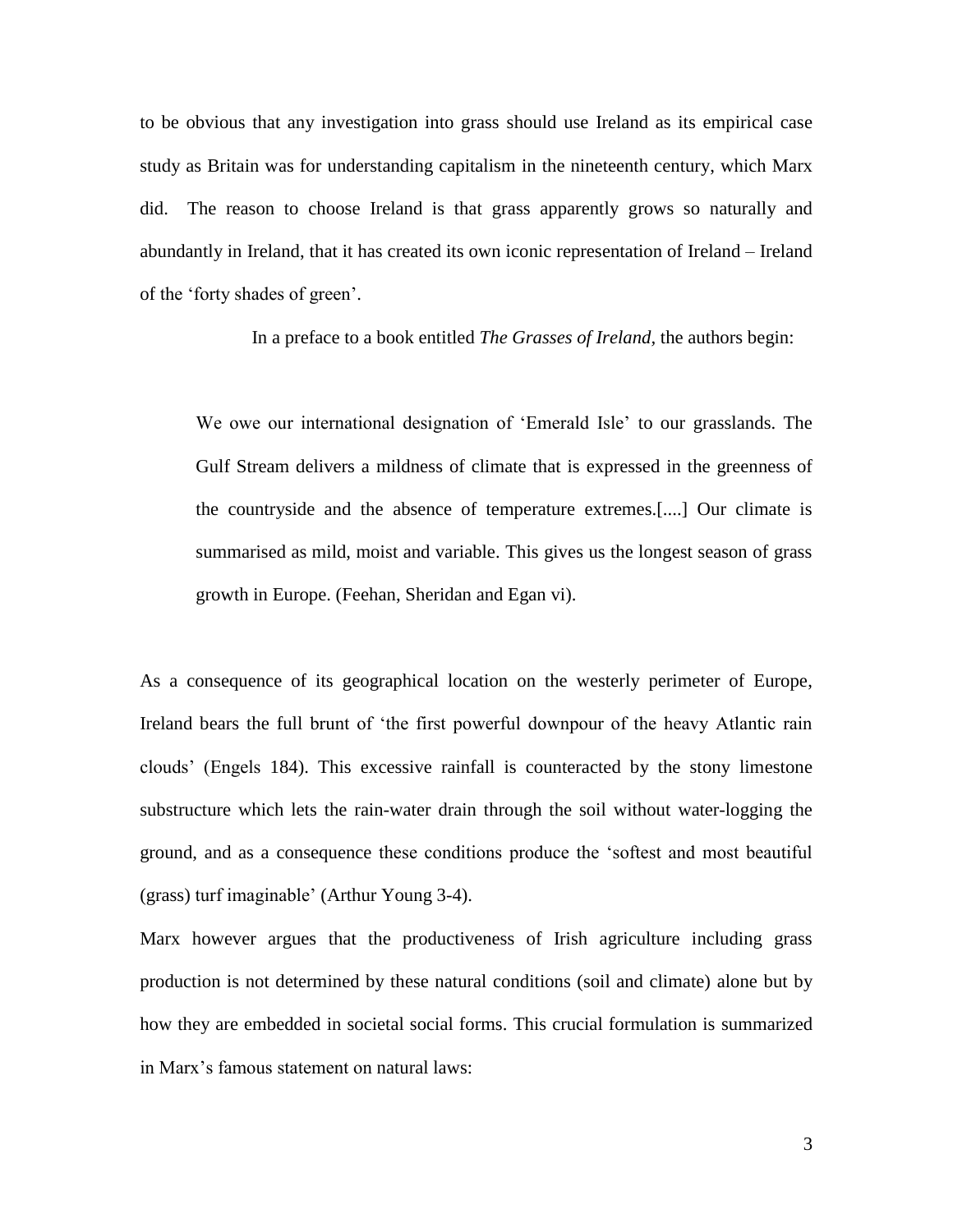No natural laws can be done away with. What can change, in historical circumstances, is the form in which these laws operate (Marx, 1868).

In the particular historical period of the nineteenth century, Marx and Engels identified British colonialism as the determining social form of Irish agriculture, as Engels suggests in the following:

Today England needs grain quickly and dependably – Ireland is just perfect for wheat-growing. Tomorrow England needs meat – Ireland is only fit for cattle pastures. (Engels 190/1).

Marx in Capital reproduces a similar argument as the one made by Engels in the above:

Having praised the fruitfulness of the Irish soil between 1815 and 1846, and proclaimed it loudly as destined for the cultivation of wheat by nature alone, English agronomists, economists and politicians suddenly discovered that it was good for nothing but to produce forage (grass pasture) (Marx 1971, 115)

Therefore, in order to uncover the determination of an (agro)ecosystem, which is apparently under human control, we do not begin with the actual natural contents of the ecosystem itself (which is the epistemological trap set by naturalism) but by explicating the social form in which the ecosystem operates through. Therefore, what Marx is suggesting here is that the 'contents' of nature is provided by nature itself but its form is determined by how society interacts with nature. And crucially this does not imply that society is dominant in having absolute control over natural contents it merely provides a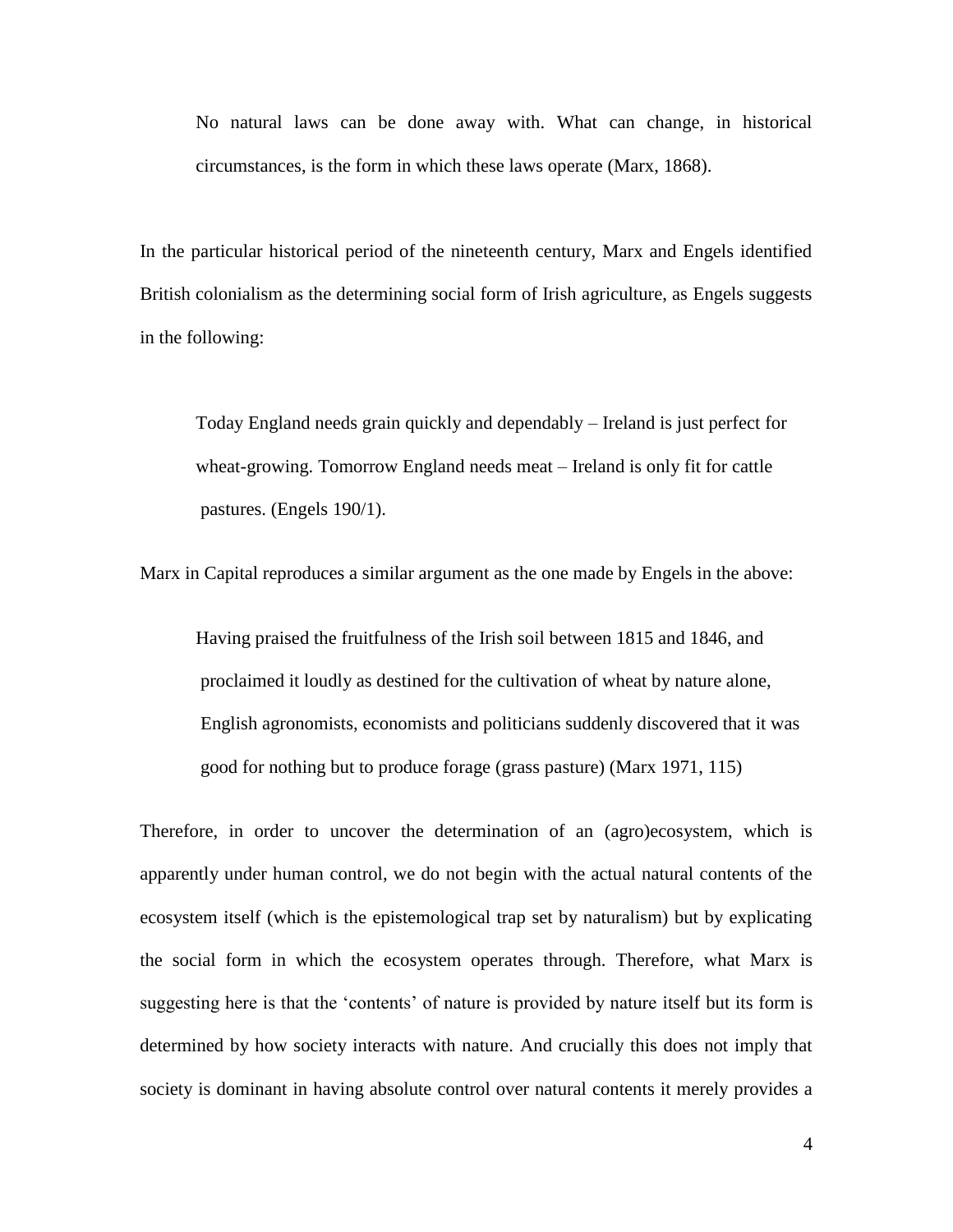form in which the laws of nature operate through. If this was true for the Irish grass ecosystems of the nineteenth century, it is still true for the twentieth first century and the grass lawns of suburbia. Accordingly, what is now necessary to unfold is a conceptual procedure that articulates the relationships between the social and natural processes without collapsing one side of this dichotomy into the other.

In my method of exposition I have attempted to provide a definite logical structure to this paper as I explicate how the natural processes have metabolized with the social processes in complex ways. I follow an explicit logical procedure of progressing from one level of analysis to another. As is the way with dialectical analysis, the unfolding of categories at one level establishes a form in which becomes the necessary precondition for the following on level of analysis. So I begin with surveying how the various types of anthropological and sociological investigations of the front lawn have constructed onesided insights into this entity. In critically evaluating these insights I reveal that their common conceptual weakness has been to overemphasize the cultural and social aspects of the lawn while ignoring the natural characteristics of the grass content as a living plant ecosystem. Therefore, the lawn has become reified in these 'vulgar' frameworks where these conceptual endeavors have remained not only at the surface level of its social characteristics but also they have failed to investigate how these characteristics uncovered are essentially moments within social processes generally associated with identity formations. But even more significantly they have constantly failed to perceive the other side of the lawn entity and its living ecological dimensions. In order to overcome the onesidedness of both the natural and social approaches to investigating these lawn processes it is necessary to engage in a dialectical analysis firstly by positing the empirical entity of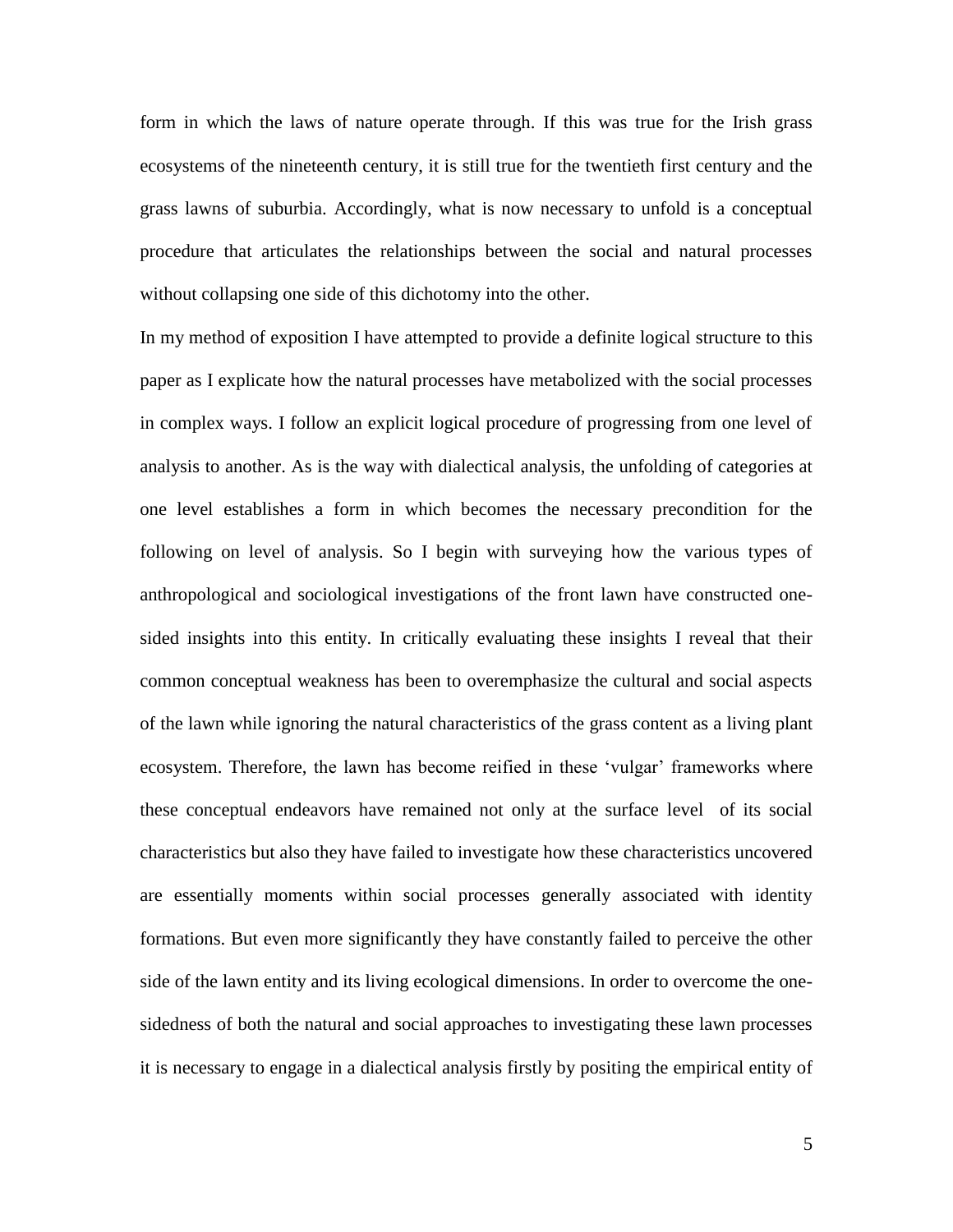the lawn as an organic totality<sup>i</sup> and secondly to engage in dialectical procedures of analysis and synthesis. Meaney provides a succinct summary of Marx' dialectical investigative procedures into an organic totality:

Marx states in the "Introduction" that scientific method includes both analysis and synthesis. One naturally begins with what is given in experience. But what is given in experience are complicated ("concrete") things. Because any concrete thing is a "concentration of many determinations," an investigator's initial conception of it is chaotic. Investigation consists in moving analytically from the chaotic conception of the whole to the simple determinations that are constitutive of it. Once having arrived at the simplest determinations of the whole, the investigator then proceeds to order these determinations in reconstructing in the mind precisely what the whole is. (Meaney 3)

What we take from these complex analytical and methodological assertions is that there appear to be two diametrically opposing trajectories involved in conceptualizing an 'organic totality'. The 'initial ascent from the concrete to the abstract' is about uncovering 'a small number of determinant general relations' (Marx 1973, 100) and thus explicating 'the inner connexion' of the totality. The trajectory of conceptualizing is now reversed and 'then begins the second "path" (Marx 1973, 100) 'of rising from the abstract to the concrete' (Marx 1973, 101). This final path has being described by Marx as his method of exposition (presentation) where the 'active middle' of the totality is a process in which its abstract determinations reproduces of the concrete.

6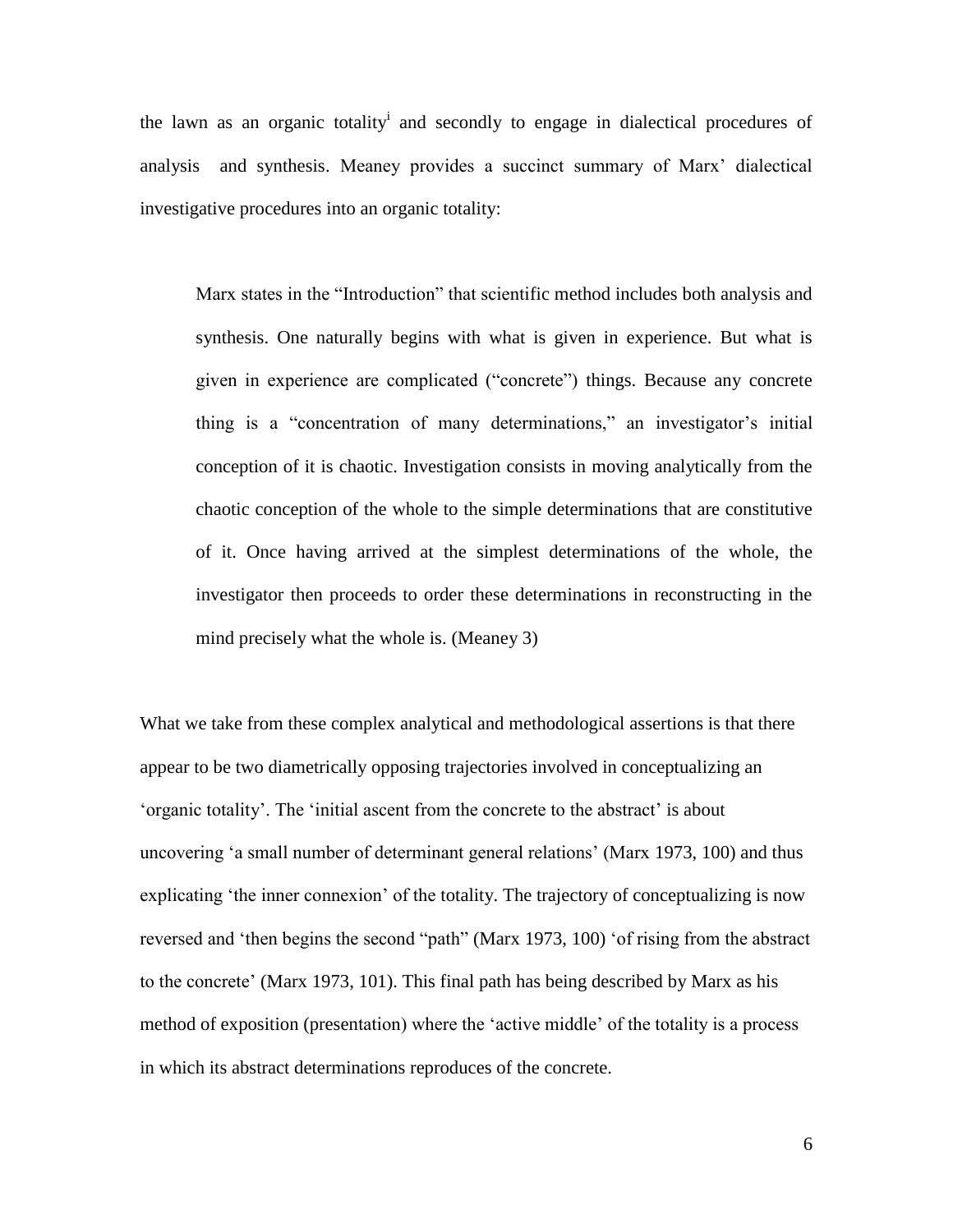Therefore, I begin by critically evaluating the diverse and differing conceptualizations of the front lawn and from this apparent chaotic whole of contradictory assertions I locate the active middle process of this particular organic totality, where the lawn is unfolded as an aesthetic ecosystem in which two abstract social forms of exhibition value (Benjamin's concept) embeds the natural contents of the grass ecosystem.

### **The chaotic and the often contradictory empirical conceptualizations of the suburban front lawn**

The ontological premise of this article is based upon the following assertion of Marx: "The concrete is concrete because it is the concentration of many determinations, hence unity of the diverse" (Marx 1973, 101). Accordingly, what I want to propose is that the suburban front garden is a complex entity determined by a unity of diverse processes, which originate from both the natural and social realms. The latter point is crucial as I attempt to move away from the inherent trend of sociologism (Murphy, 1995) within the vast majority of social and cultural accounts of this particular spatial entity are trapped in. In examining several discrete areas of research, much of it seemingly unconnected, it can be revealed that the front lawn is one of the most "fundamental and function-filled components of suburban landscape and that social and environmental implications of the lawn are exceptionally important to suburban studies" (Messia 69). Also, as a determinant spatial entity, it can provide us with a crucial insight on how certain social relationships within modern society, especially with regard to identity, have become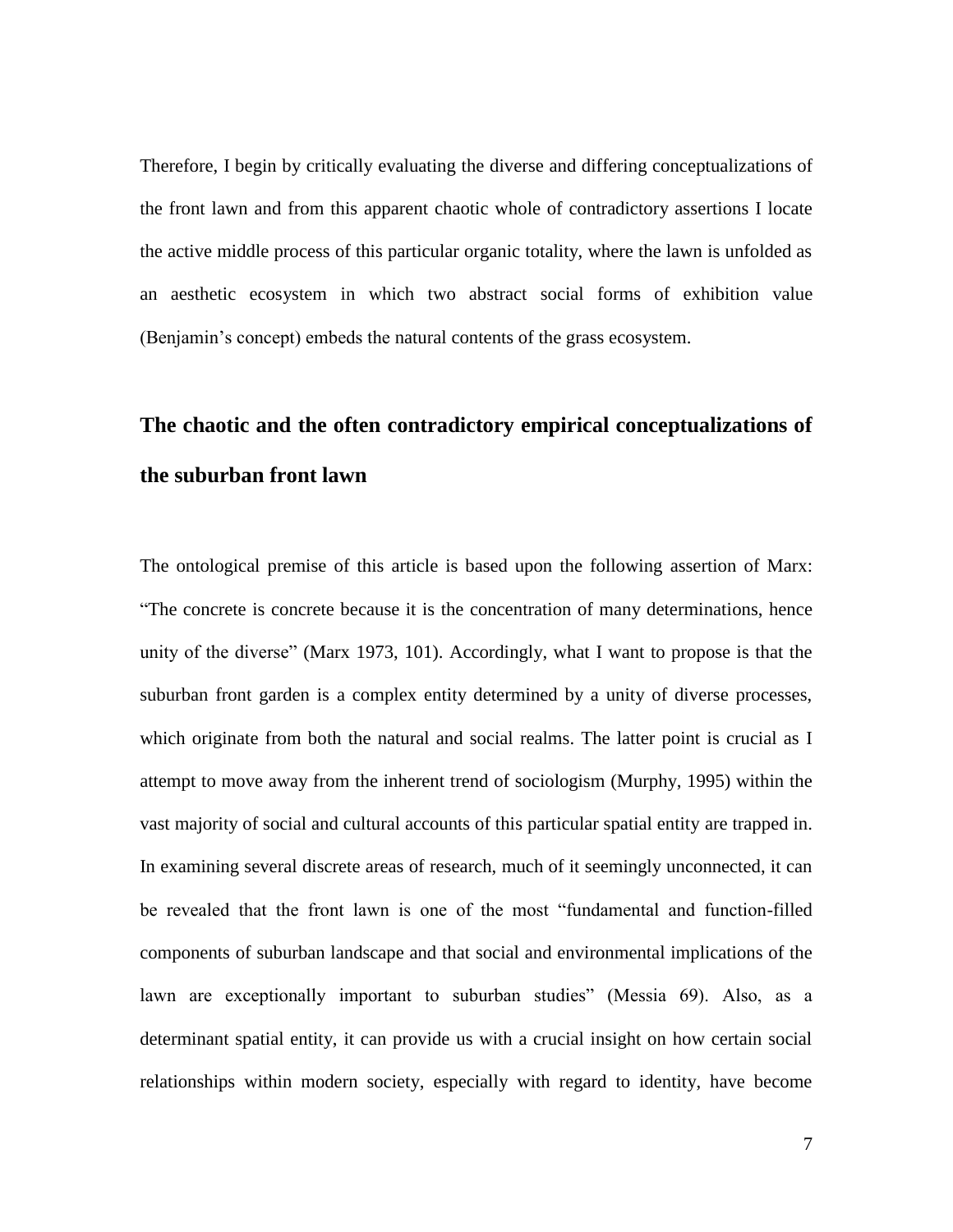'spatialized'. Equally, it can also throw light on how we as suburban dwellers attempt to idealize nature while at the same time degrading the immediate environment by applying a vast range of chemicals to a natural ecosystem.

The appearance of the suburban front lawn has been conceptualized in many ways: as a consequence of the desire to escape urban congestion and the desire for healthier living in more 'rural' settings with cleaner air. In creating this 'natural' space, by replacing the concrete of an urban setting with natural vegetation of suburbia it appears that it is the grass plant which provides the 'natural' to this new spatial configuration as Ewen suggests in the following: "If the metropolis was an overwhelming realm of rock and steel megaliths, the suburbs were defined by small-scale, single family housing, and by grass and land" (Ewen 224).

Many sociologists have seen gardens as cultural objects which represent a wide range of meanings about ourselves (Bhatti and Church 2001). Throughout history, gardens have presented opportunities for developing connections to nature (Wilson 1991), for expressing power relations and creating aesthetic representations of nature (Verdi 360). Domestic front gardens (and gardening within) have been presented as a haven and retreat from public life (Kaplan and Kaplan 1989), but, as others have pointed out, it is carried out in a semi-public space (Constantine 1981; Ravetz and Turkington 1995).

According to Veblen, the new suburban classes were also replicating the tendencies of the various types of leisure classes to engage in "conspicuous consumption." Here the lawn became a manifestation of the lower classes attempt to emulate the cultural tastes of

8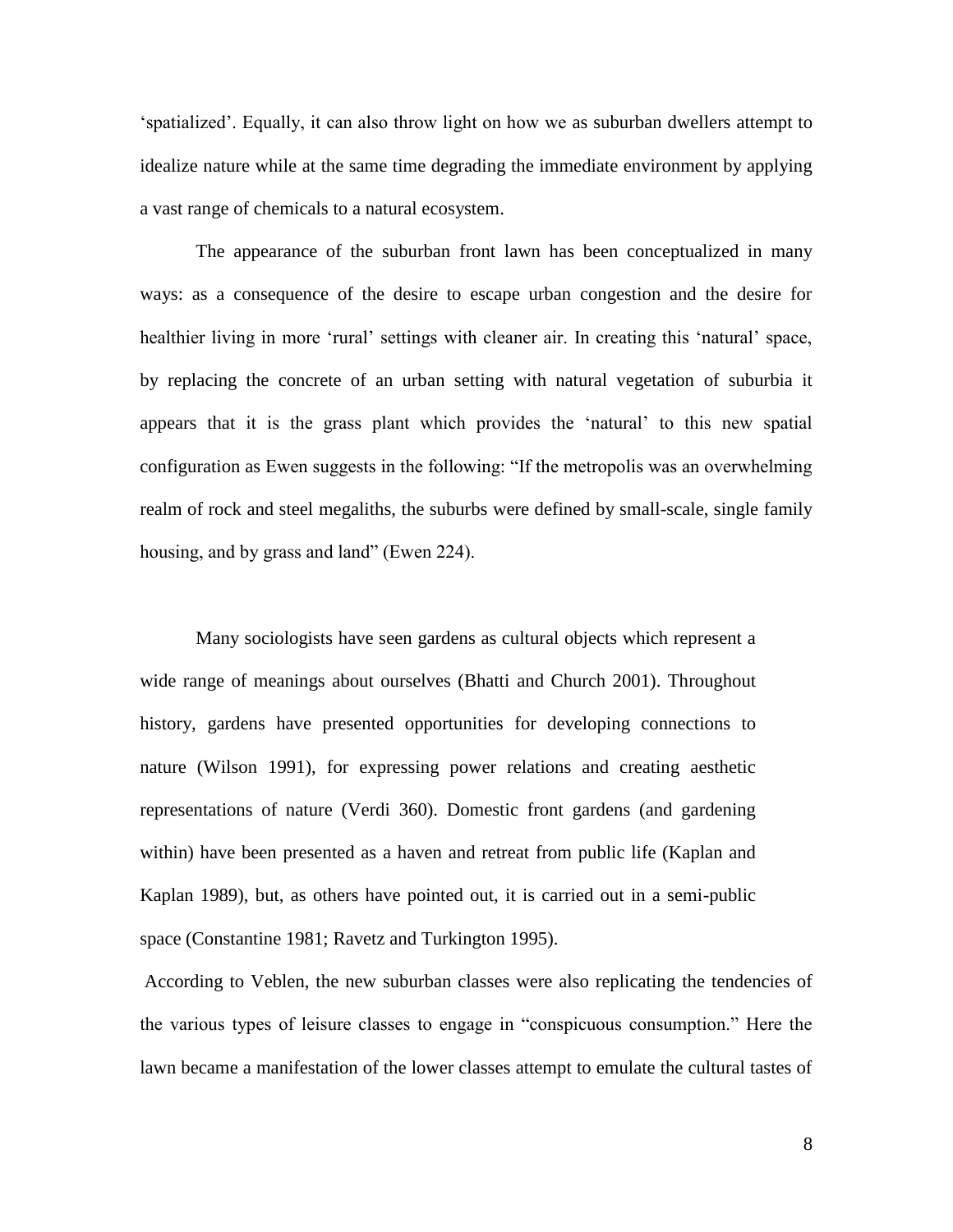an elite class and in particular to show "the passer-by that the homeowner was well-to-do and aesthetically advanced" (Jenkins 32). Therefore, front lawn gardens appear to "have popped a new social soul into its body" (Marx 1976) where they function to reflect the character of the house occupiers.

In 'constructing' a status for the inhabitants of the household, the lawn becomes invested with moral as well as aesthetic values. A well-kept lawn reflects positively on the character of the inhabitants and conversely a poor lawn is seen to degrade not only the household but also the neighborhood. In a 1999 survey conducted by Robert Feagan and Michael Ripmeester discovered that front lawns are symbols of individual and community identities. As one of their respondents stated, 'people who have nice lawns are nice people, hardworking. They care for their property and for themselves' (Feagan and Ripmeester 629). But as another resident exclaimed, 'If even one person lets their lawn go, it makes the neighborhood look disgraceful' and 'an untended lawn shows that people are selfish and don't care about others in the neighborhood' (Feagan and Ripmeester 629). Here a new physical dimension is achieved where the 'well-kept' and 'tended' lawn is constantly mowed to such an extent that a horizontal form emerges over the grass lawn. But, the process of aestheticization can go beyond this particular smooth form to include the actual content that makes up the horizontal plane. This potential emerging form is concerned with the tonal consistency of the grass, which produces a monotonal effect, especially with regard to color and texture. But this particular aesthetic form can be challenged by the 'popping up' of the demon weed within the lawn structure.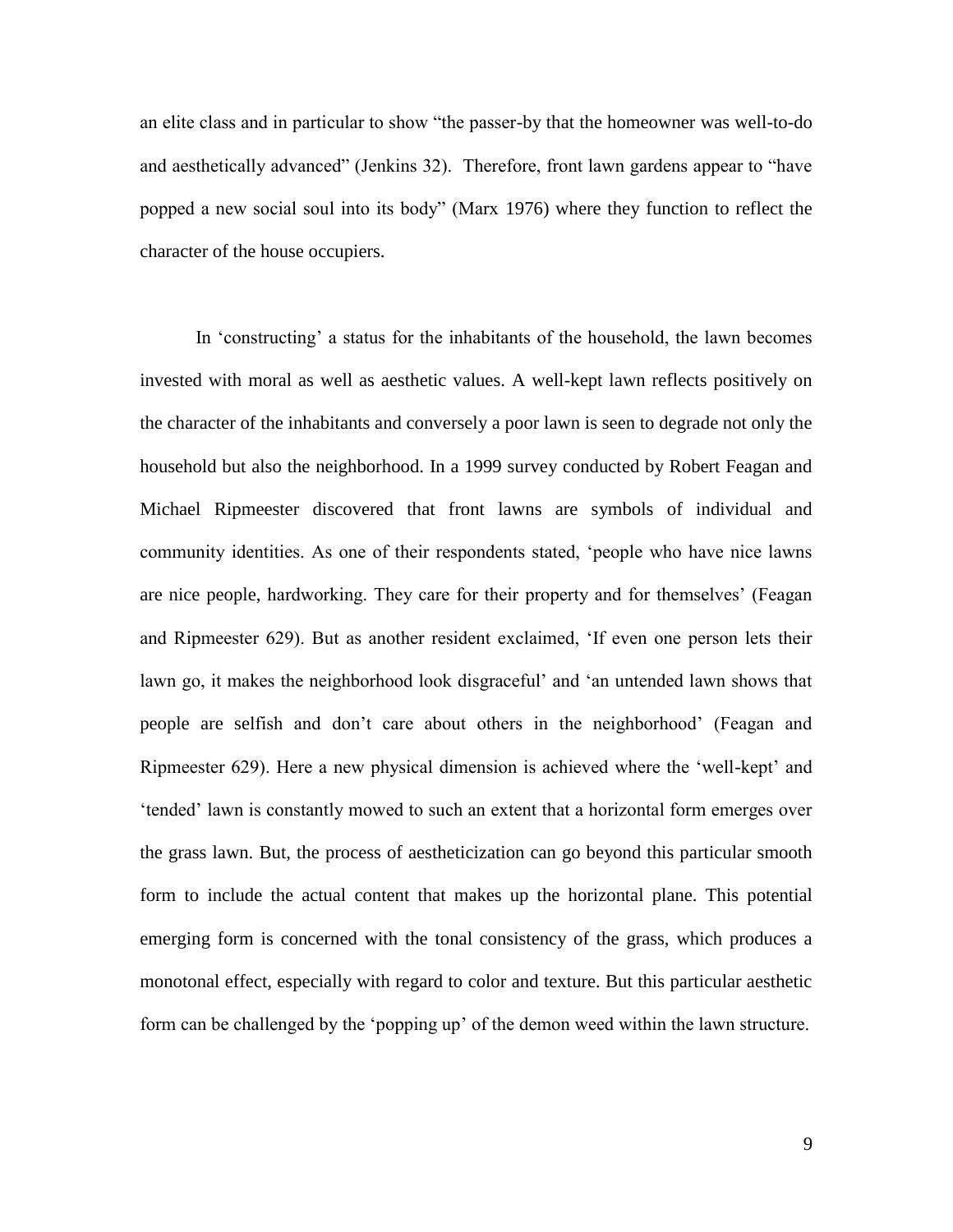This appearance of the lawn weed can cause moral outrage among neighborhood residents, as Fulford comically purports in the following:

As the death of a canary announces the presence of gas in a mine, so a dandelion's appearance on a lawn indicates that Sloth has taken up residence in paradise and is about to spread its evil in every direction. And when a whole lawn comes alive with dandelions – it can happen overnight, as many know to our sorrow – then that property instantly becomes an affront to the street and to the middle-class world of which the street is a part. (Fulford 1)

But the potential invasion of the front lawn is not entirely restricted to uninvited plant species but can also include human beings. This is where the front garden and especially the lawn, encapsulates the social contradiction between being simultaneously a private and public social spaces. According to Messia, this aspect of the front lawn "presents an interesting mix of public and private space": "The lawn in and of itself is a piece of land, privately owned and maintained yet is in another way considered communal property whose beauty is to be enjoyed by those who live around the domicile and adds to the social and physical environment that is the neighborhood" (Messia 74). When there is no fence, wall or hedge between the garden and the public pavements, which is especially a common aspect of American front gardens, this sweep of lawnscape creates a visual sense of openness and unhindered mobility on the spatial dimension. But at the same time it actually hides the continuing presence of social relations associated with private property. Therefore, in a very real sense the immediate appearance of the spatial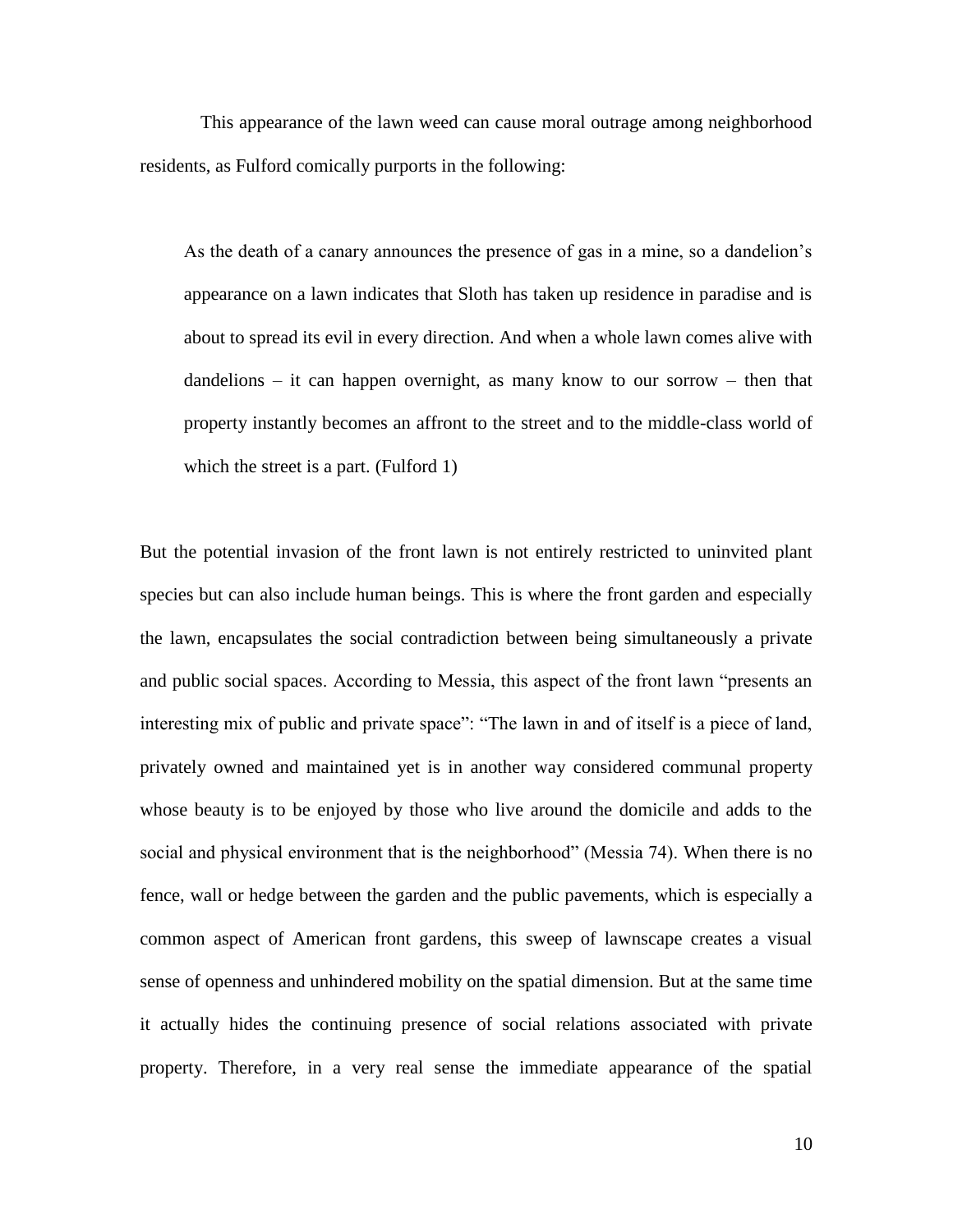relationships between the differing private spaces of the individual lawns, which constructs a park-like effect, conceals the actual social relations - private and individualized labor performing on their own respective frontal lots. But the aesthetic of the park-like lawnscape merely operates at the level of the visual - any physical movement onto the actual surface of this apparent 'collective' lawn may evoke the social and legal strictures associated with private property. Here we have an example of the dialectical relationship between the spatial and social (Goonewardena 66) as the lawn aesthetic takes on a moral dimension of collective commitment, where the lawn visually indicates the commitment that a household has for the neighborhood. But also, the social mediates the spatial as in the existence of private property within the lawnscape. These differing social functions of the lawn, creates not only a distinction between the bodily movements of the feet and eyes (Crandell 125), but also the contradictory roles they play in the suburban lawn. The eyes can wander through the lawnscape but the feet are constrained by the lawn acting as a physical boundary between private property and public pavements. This ambiguous blurring of the realms of private and public space within the 'lawnscape' of a neighborhood community and the status giving function of the front lawn indicates how spatial relations increasingly play a significant social role in modern suburbia.

In unfolding of these diverse social forms in which the front lawn has become immersed in, which as we have uncovered are often contradictory, we arrive at the essential determining structure, where the lawn is simultaneously a societal object engulfed by diverse and contrasting social processes and a naturally growing ecosystem. Fulford captures these essential opposing tendencies of the front lawn: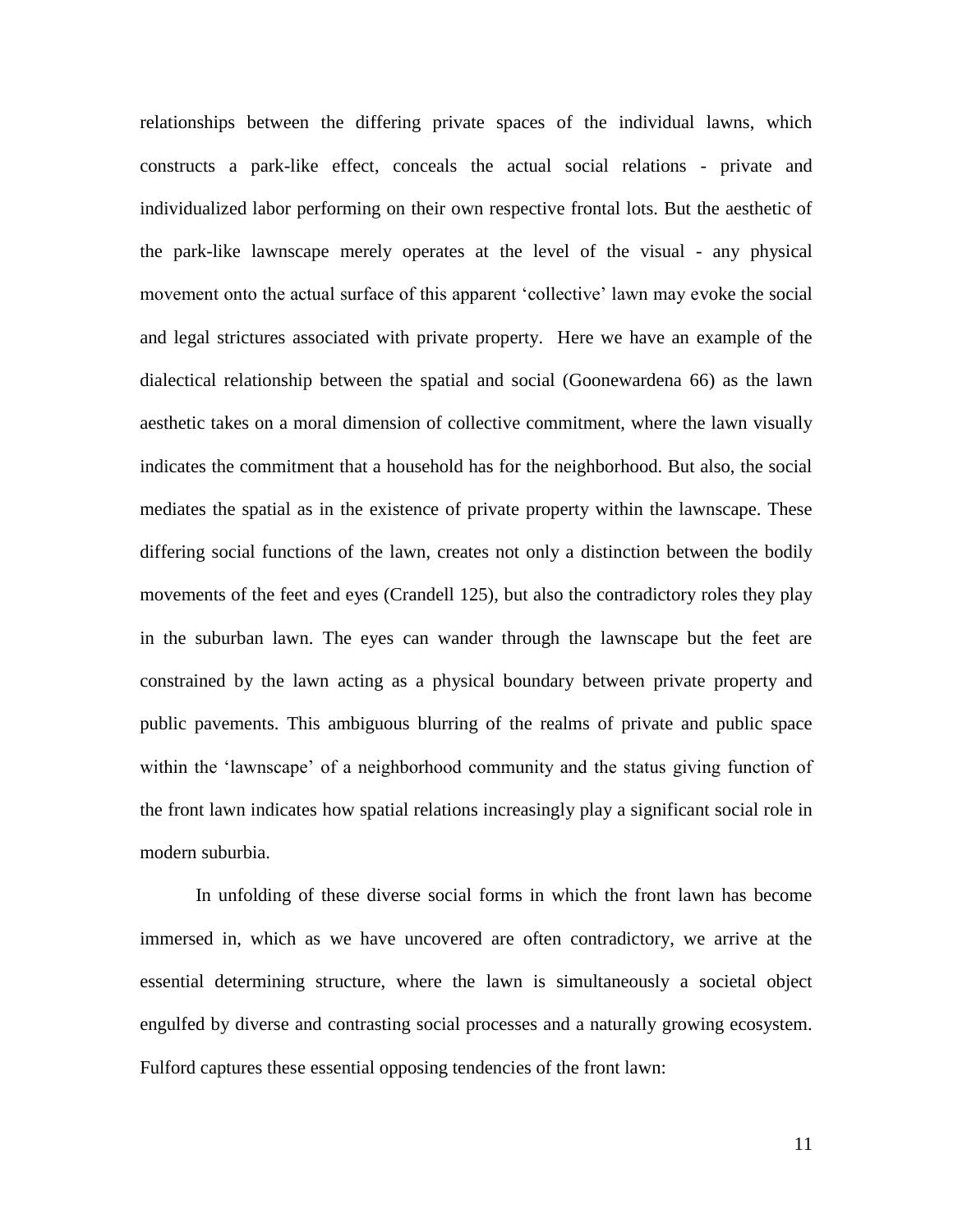Lawn-making is the art that conceals art; it is, in fact, the only aspect of gardening that hides both the work done and the nature of the plant life itself. A lawn that achieves perfection ceases to look like plant matter and resembles a fake version of itself. It has no bumps, no weeds, and no variations in colour; from a distance, the perfect close-mown is indistinguishable from Astroturf (Fulford 1).

It is this essential determining contradiction that we need to uncover analytically.

#### **The aesthetic lawn and its 'coming into being'**

The emergence of this 'aesthetic lawn' goes back to the picturesque parks and landscape gardens of Britain in the eighteenth and nineteenth centuries. These gardens were designed to look like painted pictures and were subsequently called the gardens of the picturesque. The best known exponent of this informal English style of gardening was Capability Brown. And although the picturesque garden had an ideology of appreciating nature as a 'soothing retreat from modern urbanism' (Helmreich 84), it was a highly artificial creation, relying on horticultural manipulation and technology. As the lawn was dominant spatial entity of the picturesque, its aesthetic 'look' was initially maintained by animal power. Livestock grazing was the 'technology' of lawn production prior to the invention of the lawnmower in 1830 (Lowen 50).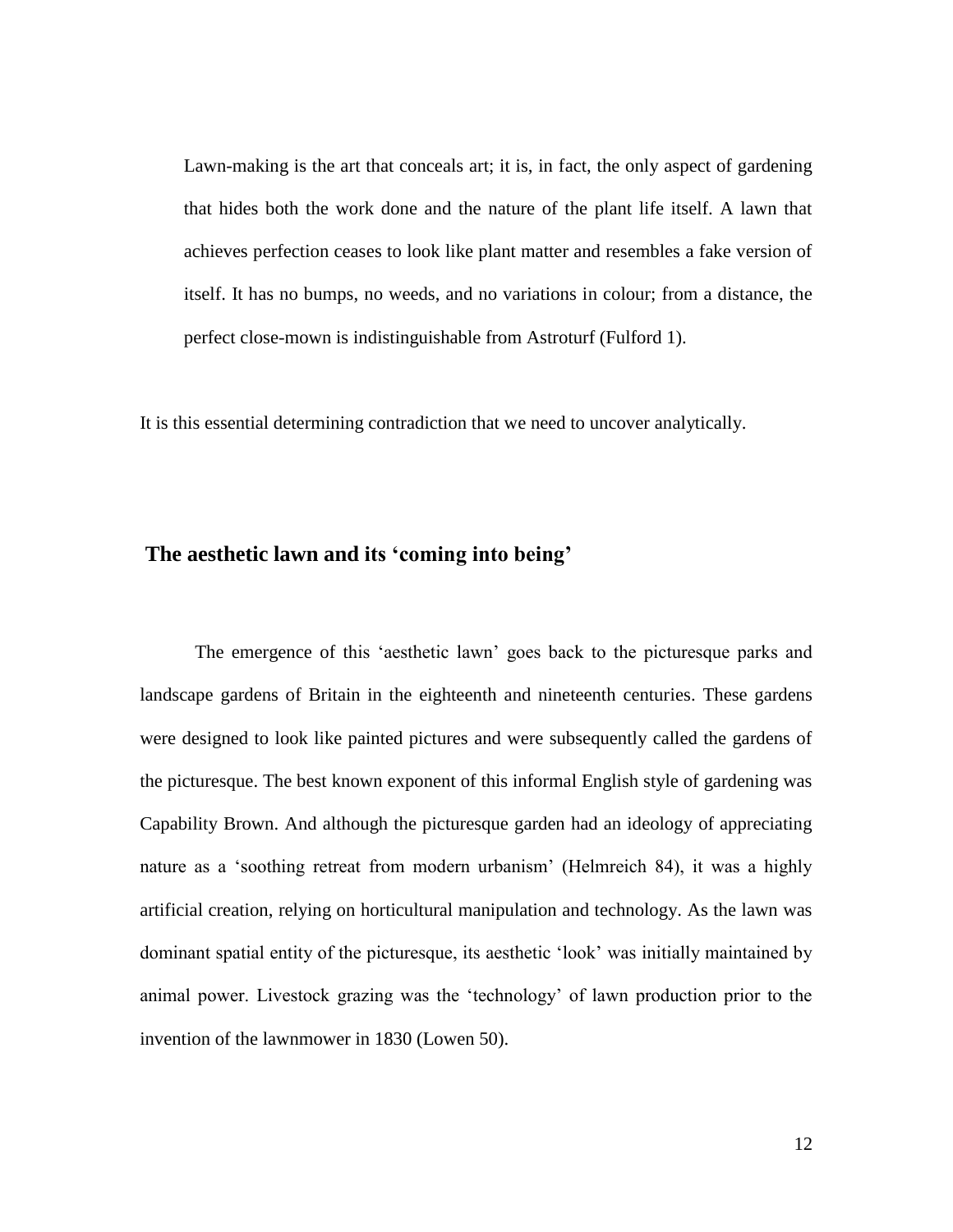But behind the pictorial appearance of the garden there was the ideology of the rural idyllic and an inherent anti-urbanism (Slater 2007). According to this view, the desired spatial location for human habitation was to be the 'gardened' landscapes of the rural countryside rather than urban cities and towns. In consequence, living this ideal meant moving towards the countryside and constructing as much as possible the Brownian landscape, including the essential feature of the grass lawn. As a consequence, the pastoral ideal fuelled an urban exodus, beginning with society's elite and their landed estates in the eighteenth century, and then moving down to the upper middle classes and the emergence of suburbia in America and Britain in the nineteenth century (Bormann et al. 1993; Jackson 1985). The spatial expansion of the picturesque aesthetic and subsequent suburbanisation of many Western cities brought about the diffusion and 'mainstreaming' of Brownian design conventions<sup>ii</sup>. This trend is reflected in varying attempts to incorporate the essential physical characteristics of the Brownian landscape with decreasing housing lot sizes in an expanding suburbia. Water features tended to be eliminated, while the lawn, and to a lesser extent the trees were retained. The pure Brownian landscape was being diluted as it shrunk in physical size, leaving fewer physical icons to represent the romantic rural idyllic. It is from these historical trends in western culture that the garden aesthetic comes into being in suburbia (Fishman 1987). But the emergence of the frontal aspect to the suburban garden has different historical origins.

### **The emergence of frontal aspect of the suburban garden**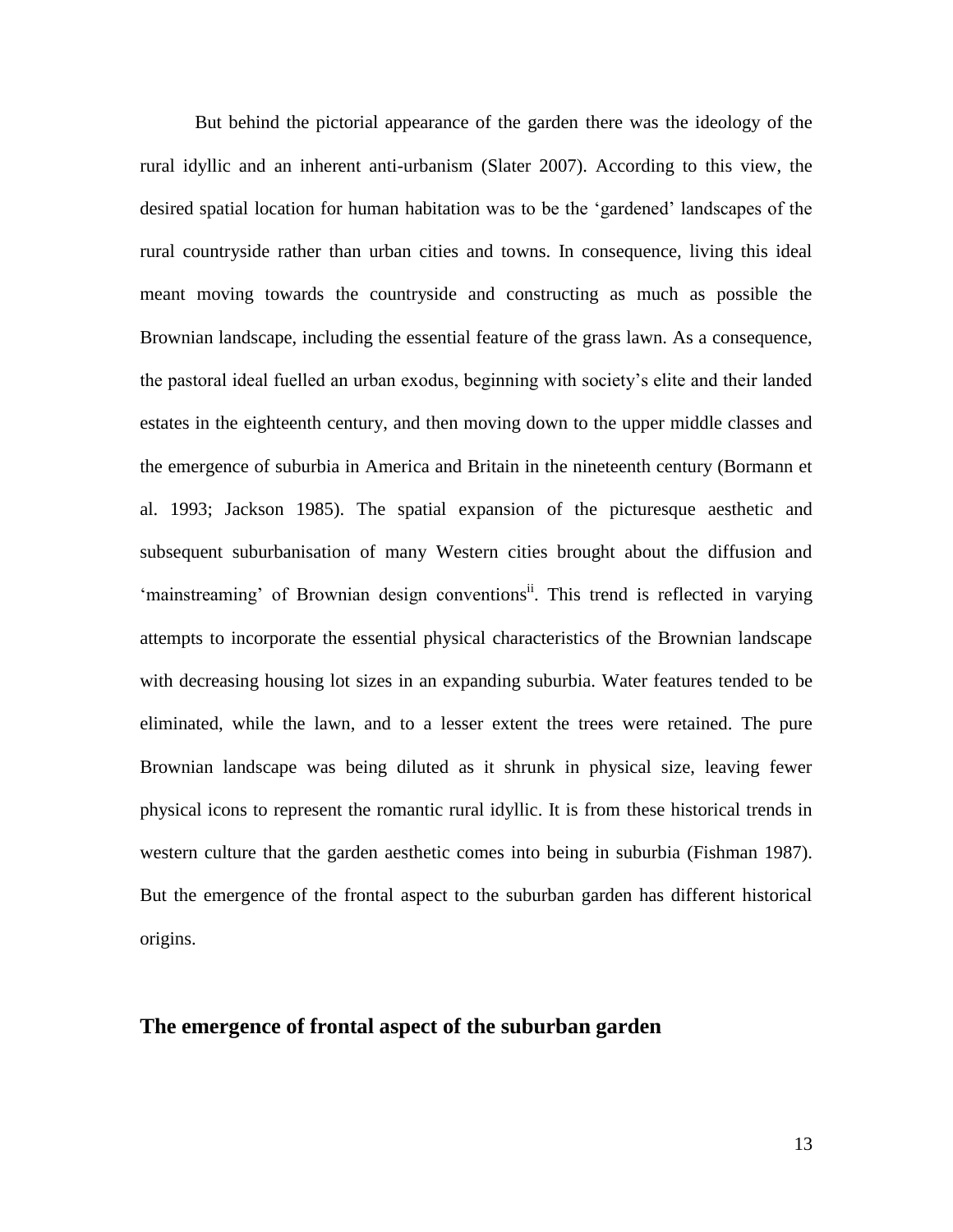The main reason for the emergence of the 'natural' space in front of the house was the desire to construct a buffer zone between the house and the street (Ravetz and Turkington 180) - a kind of verdant moat (Jackson 58):

There are several reasons for the 'need' of the suburban lawn. One reason is a desire to remove one's family away from the rest of the population. This is exemplified in the fact that the middle class deliberately reshaped the landscape by surrounding single-family homes with yards in their new communities to strengthen the power of the family. (Clarke 238)

This was achieved by spatially reconfiguring the relationship of the domestic house to the public street by constructing a front garden between them:

Lawns, fences and distance from the urban core minimised intrusions, allowing the middle-class housewife to exercise control over her domain, safe from threats posed by outsiders. Instead of being situated directly on the street, suburban homes had a front garden and a large strip of lawn as green insulation from the threatening outside world. (Kleinberg 148)

The attempted insulation of the residents from the street's 'passer-bys,' by creating a buffer zone, was only a determinant of the spatial distancing: it did not follow that the ground cover would necessarily be grass. However, when we bring in the mass production techniques of suburban house building, the grass lawn becomes the ideal solution to both the cultural desire of privacy on behalf of the residents and the Fordist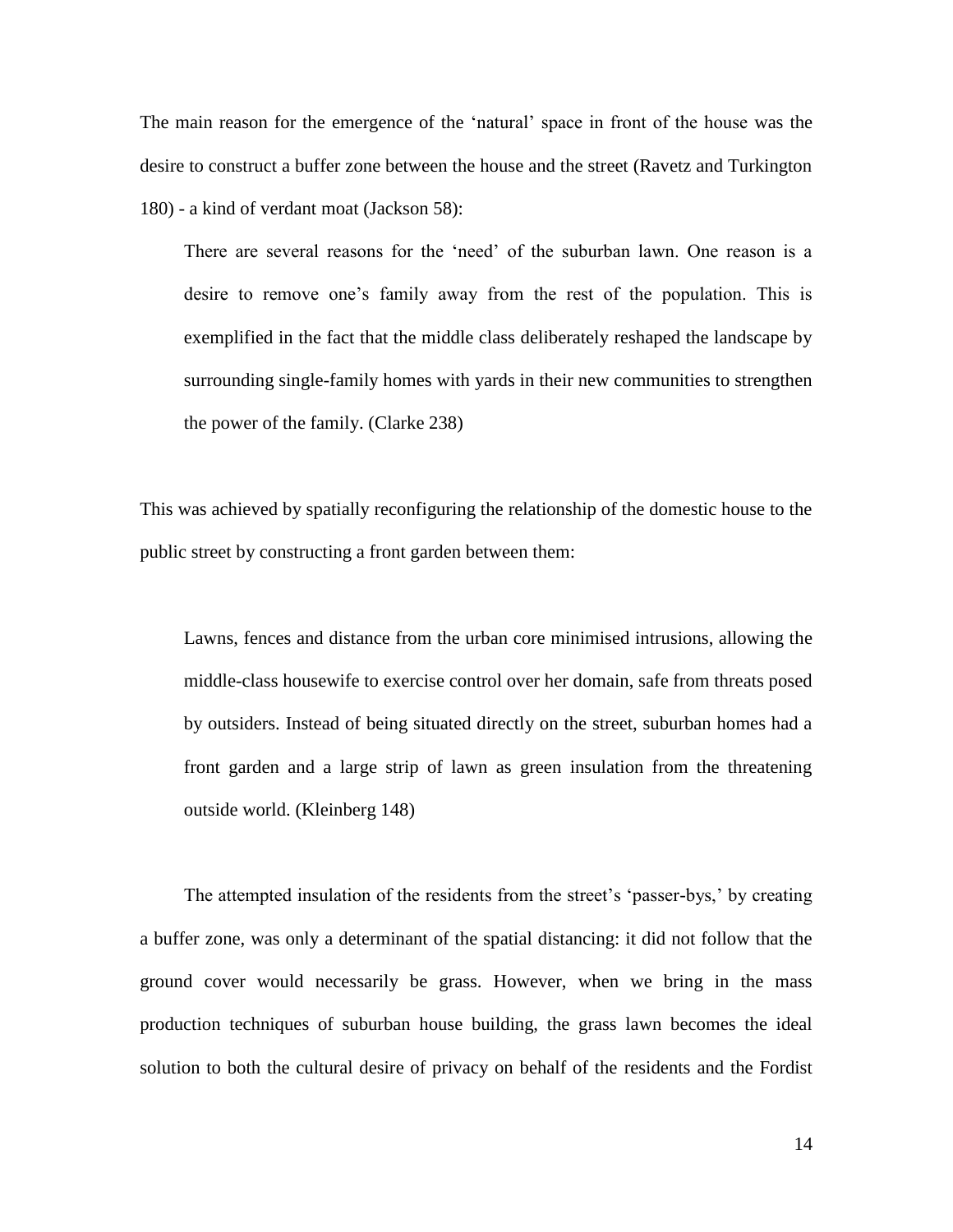producers of suburban house construction and their continual need for uniformity. The greatest exponent and originator of this approach was William Levitt, who built more than 140,000 houses around the world, but gets his name as the founding father of suburbia with his building of Levittown on New York`s Long Island begun in 1947. Levitt described his enterprise as industrial and Fordist:

We are not builders, we are manufacturers. The only difference between Levitt and Sons and General Motors is that we channel labor and materials to a stationary outdoor assembly line instead of bringing them together inside a factory on a mobile line. Just like a factory, we turn out a new house every twenty -four minutes at peak production (Bernard 105).

However no one had discovered how to prefabricate the land (Baxandall and Ewen 121). But that does not necessarily imply that the land structure could not be changed to accept more easily the mass building techniques of house construction. Mass building techniques require and promote uniformity in all aspects of its operations including its land base. According to Sennett, this uniformity was achieved by the application of the abstract grid structure to physical space:

The grid can be understood, in these terms, as a weapon to be used against environmental character – beginning with the character of geography. In cities like Chicago the grids were laid over irregular terrain: the rectangular blocks obliterated the natural environment, spreading out relentlessly no matter that hills, rivers, or forest knolls stood in the way. (Sennett 52)

15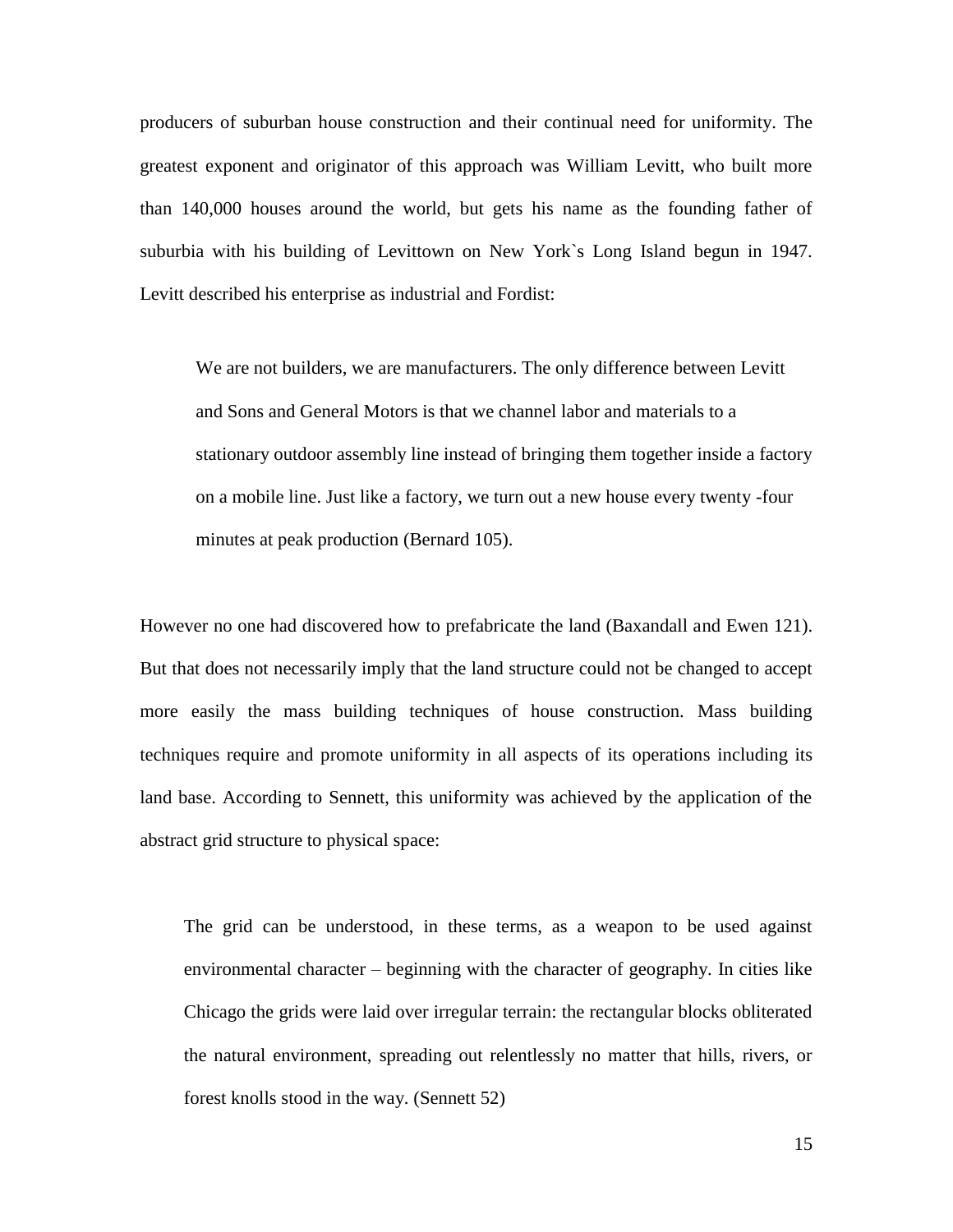To build on land it is necessary to clear it and level it. Natural features of the landscape, such as small hillocks, ravines and even small waterways, are eliminated in order to create a uniform base to 'run' the assembly type production efficiently. The consequence of this need for land base uniformity was that topsoil and even subsoil at times were removed at the initial stage of site construction. After construction, some of the topsoil made its way back into the landscape, not as it existed in its natural habitat before house production, but into the right-angled plots and on the leveled surfaces surrounding the newly erected houses. In this sense, it is impossible for building contractors to restore the land to its former appearance. The natural curves of former landscape are eternally blighted by the spatial uniformity of the standing house and the necessary leveling of the terrain for the production process. What bits of the natural landscape that make it back into the newly reconstructed land (street)-scape are a few trees and some of the original topsoil. The topsoil is now generally retained and contained in the right-angled plots of suburban homes. The newly and evenly spread top soil becomes the material base for the emergence of the front lawn. Because grass is probably the quickest and cheapest ground cover to plant in comparison to other plant ecosystems, coupled with the desire to have the buffer zone, it is not surprising that a grassed front lawn becomes the physical form for the suburban household to engage in diverse social activities by using the front lawn as a mediating entity between the residents and the wider world beyond.

#### **Socio-ecological metabolism, metabolic rift and exhibition value**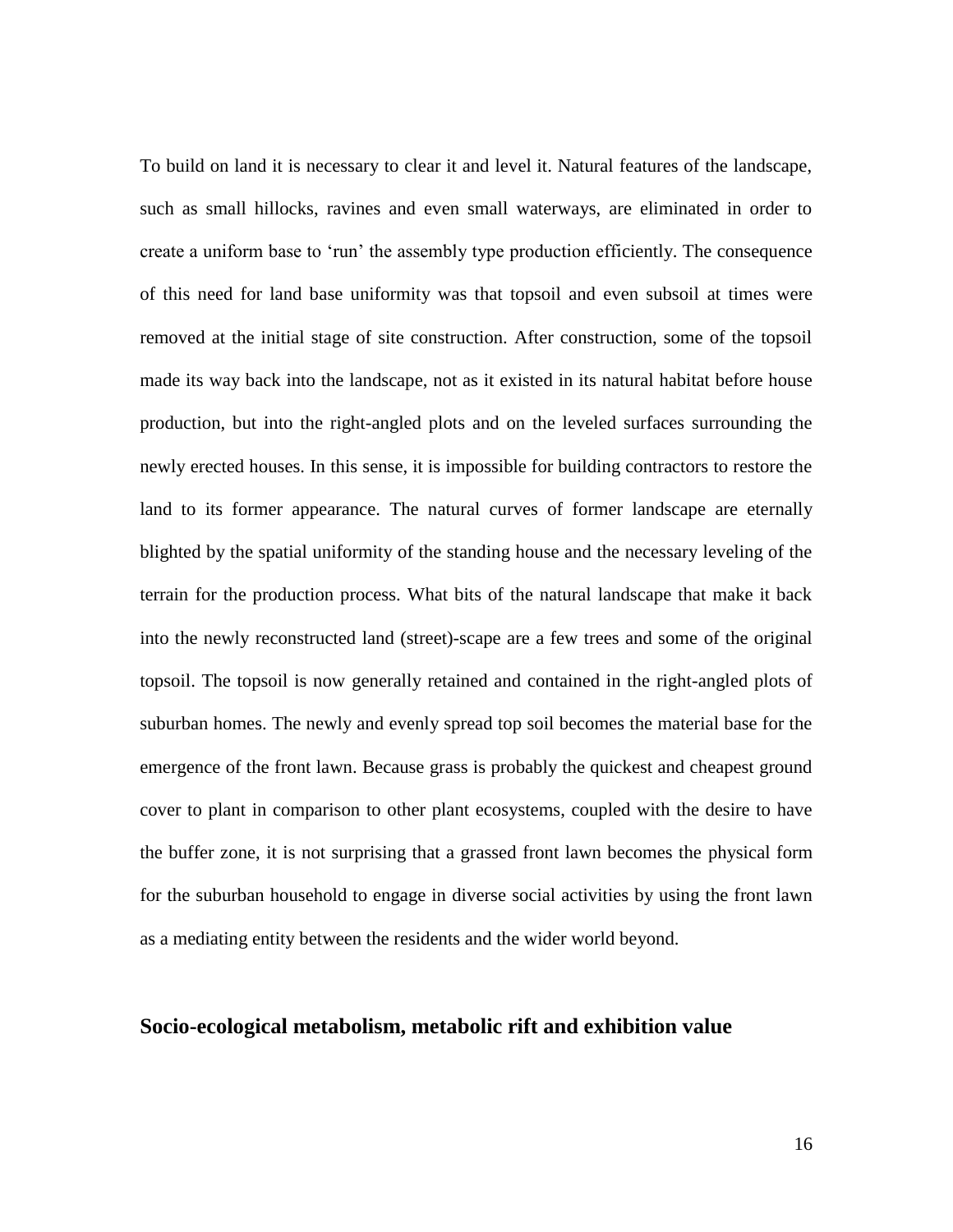In order to unfold these complex relations of nature and society operating in this space we call the front lawn, we need to have a theoretical framework that can transgress that divide without collapsing it. Marx developed such a concept in his socio-ecological metabolism. The concept of metabolism was initially established in chemistry as a way of studying chemical processes. Marx incorporated it to analyze the dialectical relationship between nature and society. Metabolism therefore includes both the natural and social forms of exchange and this relationship is crucially located at the level of the labor process. Marx states this in the following with regard to how man engages with nature through a process of metabolism:

Labour process …regulates and controls the metabolism between himself and nature. He confronts the materials of nature as a force of nature. He sets in motion the natural forces …in order to appropriate the materials of nature in a form adapted to his needs. (Marx 1976, 283)

This dialectical relationship between society and nature is best expressed in the concept of the socio-ecological metabolism. However, with the ever expanding demands of capitalist agriculture on the soil, a rift appears in the socio-ecological mechanism as Marx suggests that capitalist agriculture:

…disturbs the metabolic interaction between man and earth, i.e. it prevents the return to the soil of its constituent elements consumed by man in the form of food and clothing; hence it hinders the operation of the eternal natural condition for the lasting fertility of the soil. (Marx 1976, 637)

A rift occurs when the social of the 'socio-ecological metabolism' damages or interrupts the ecological process, which manifests in the declining ability of the natural

17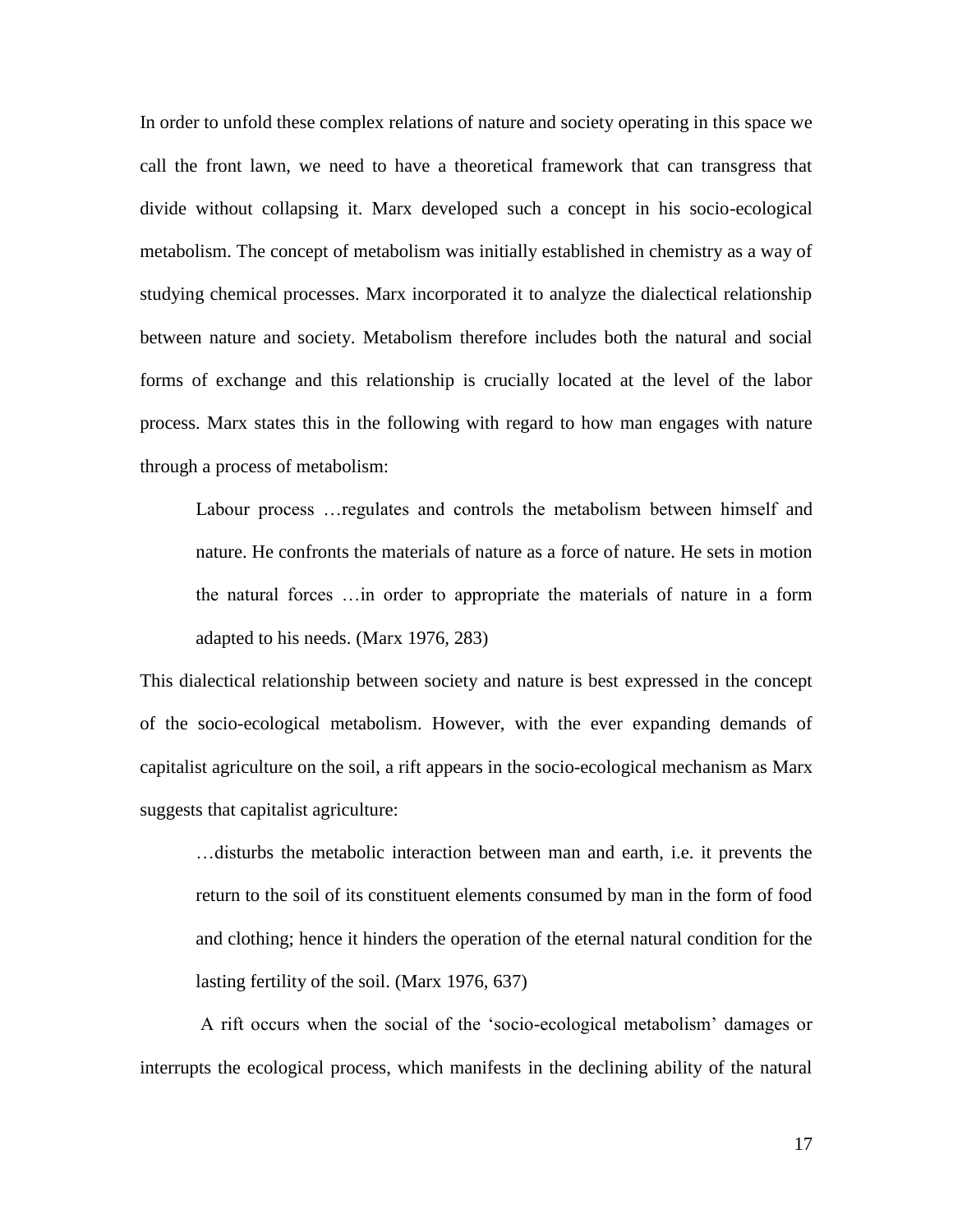processes of the ecosystem to sustain itself. The decline in the natural fertility of the soil was/is due to the disruption of the soil nutrient cycle. As crops and animal products were being produced in agricultural fields, nutrients such as nitrogen, phosphorous and potassium were being removed from these fields and shipped to locations far removed from their points of origin, especially to urban centers. As a consequence, the constituent elements of the soil that made up the products/commodities were also removed and not replaced naturally. The transportation of these nutrients in the form of agricultural commodities had two important consequences. Firstly, they created a rift in the natural soil cycle, which had to be replaced by human intervention or the conditions of reproduction in the soil structure were permanently undermined. Secondly, the excretion of these nutrients in the urban environment tended to cause pollution in the local waterways, e.g. the river Thames in London in the nineteenth century.

However, this conceptualization of the metabolic rift by Marx was developed to deal with ecological crisis condition at a macro level, between spatial areas such as town and country, between periphery and core regions, and between colonizing and colonized countries. But, I want to use this theoretical insight of the metabolic rift at a more micro level, - the front garden, and more specifically the lawn area of the front garden. These concepts give us the methodology to deal with the complex interrelationships between the natural processes of an ecosystem and the social processes that have apparently metabolized in the front lawn garden.

However, the front lawn as a natural entity is not directly embedded in a capitalist labor process (as a commodity with its own exchange value), but it is certainly a social entity, which has a tendency to be an aesthetic object. As an aesthetic object,

18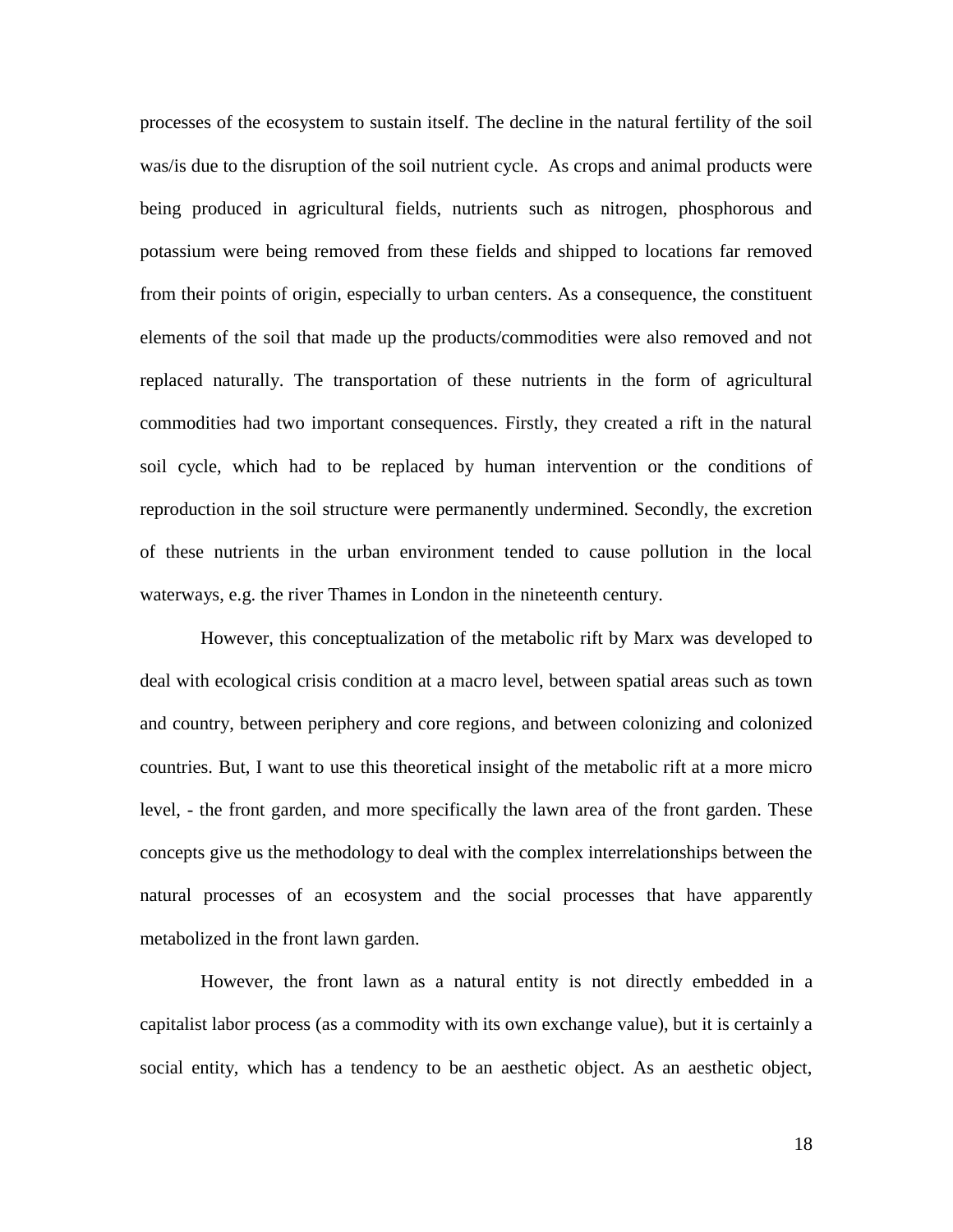according to Walter Benjamin, it has an exhibition value. Exhibition value is about creating an object so that it can be put "on view" and thereby available to be visually appropriated by others than the producers. Accordingly, it is not only on public view, it is also an aesthetic object. In 'designing the garden', the gardener(s) are composing an aesthetic entity which is determined by cultural conventions of composition and production. Benjamin's concept of exhibition value captures simultaneously the public aspect of the front lawn as well as its determination as an object of artistic production. J.S. Stein has argued that the 'perfect lawn' is actually a perfect antithesis of an ecological system. A perfect lawn is 'still' and 'silent'' whereas a prairie or meadow is humming with life (138). The 'stillness' of the lawn as an aesthetic object is counterpoised by it being a natural living ecosystem (modified). It is this contradiction, which is the essential determining feature of the front lawn. And in order to explore how the social forms create these conditions for the emergence of this contradiction it is necessary to look at a grass ecosystem, with its own the natural laws and tendencies (without human interference).

### **The natural meadow: grass without a labor process, content without form**

The natural process of grass growing is to do so in a naturally occurring ecosystem. An ecosystem is a group of living and nonliving parts within an environment that interact with each other. Since we have been discussing grass, I want to concentrate here on one particular environment, - the natural meadow. Here, every element of nature – animals,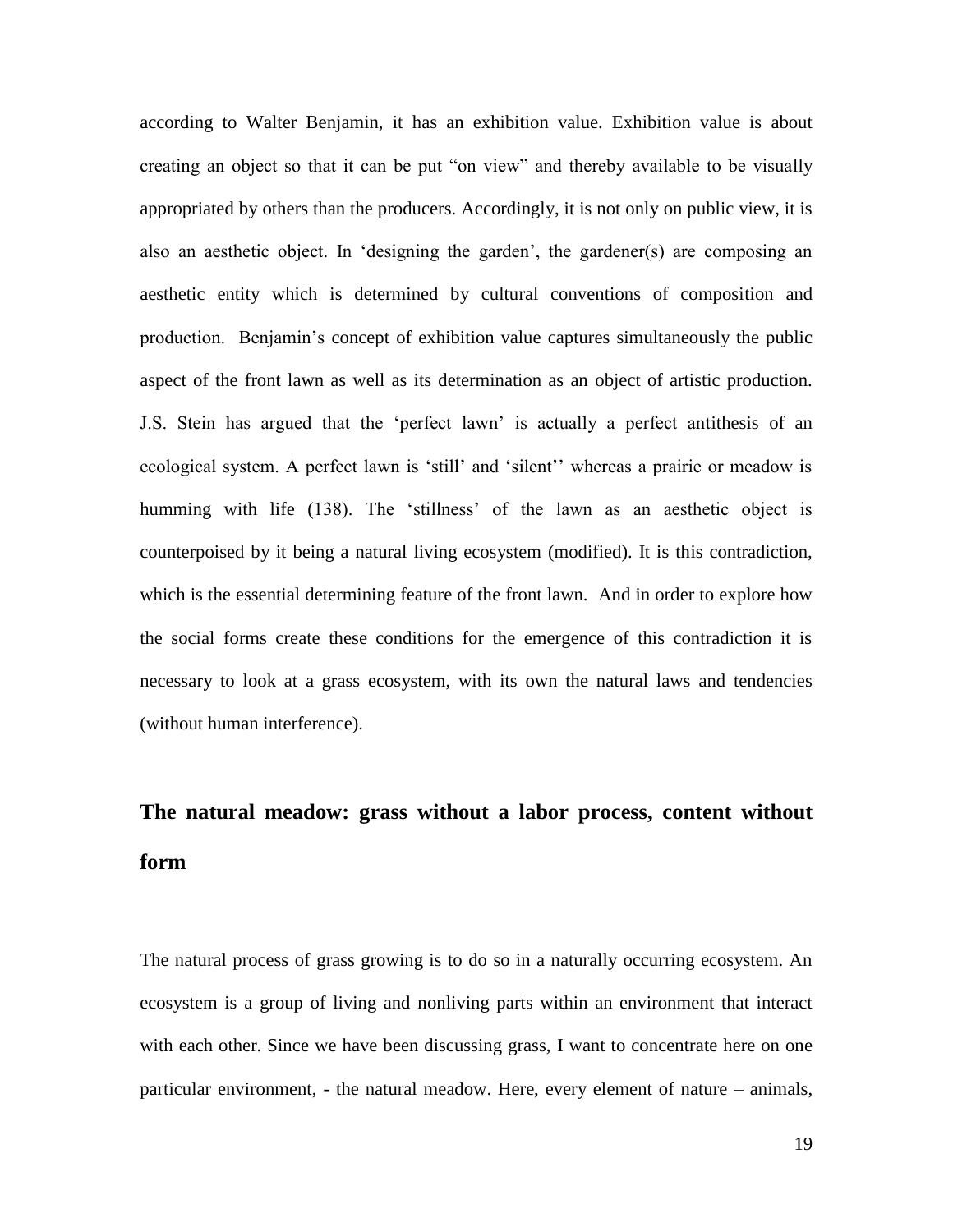insects, plants and soil – all work together to create a natural cycle of events in the meadow. In essence, an ecosystem is a cycle or process, where every part or element, perform different roles in the reproduction of the cycle. Plants feed the animals, the animals manure the land, the manure feed the soil and the soil feed the plants. And since an ecosystem is in a constantly rotating orbit, every point is simultaneously a starting – point and a point of return (Marald, 2002) - the soil structure.

The basic structure of the soil consists of rock particles broken down by frost and thaw action, wind and water flow to produce different textures that produce soil types. Part of the soil make-up is organic matter, - about 5% in mineral agricultural soils, which consists of vegetable and animals remains in various stages of decay – along with water and air. The organic matter provides the home for soil animals, such as insects and earthworms who are crucial in the process of soil functioning. Earthworms in particular mix and restructure soils. Their deep borrows drain the soil and bring air to the recycling bacteria; it pulls down leaves from the surface, macerating and mixing them with earth in its gizzard and the casting them forth as the fine, crumbly particles that best suits the penetration of roots. In an old pasture, earthworms in one hectare can pass about 90,000 kilos of soil through their guts in a year; in an orchard, they can, over the winter, remove 90 per cent of the fallen leaves (Viney, 2002). By comminuting litter, soil animals play a catalytic role to the dominant decomposers, - the soil microbes. Agricultural soils commonly contain about 300 million microbe individuals per gram. Some of these microbes use inorganic compounds as energy sources. Several take nitrogen from the air and bind it into molecules so that it becomes available to the plants. However, the vast majority of soil microbes get their energy by breaking down organic matter to release it.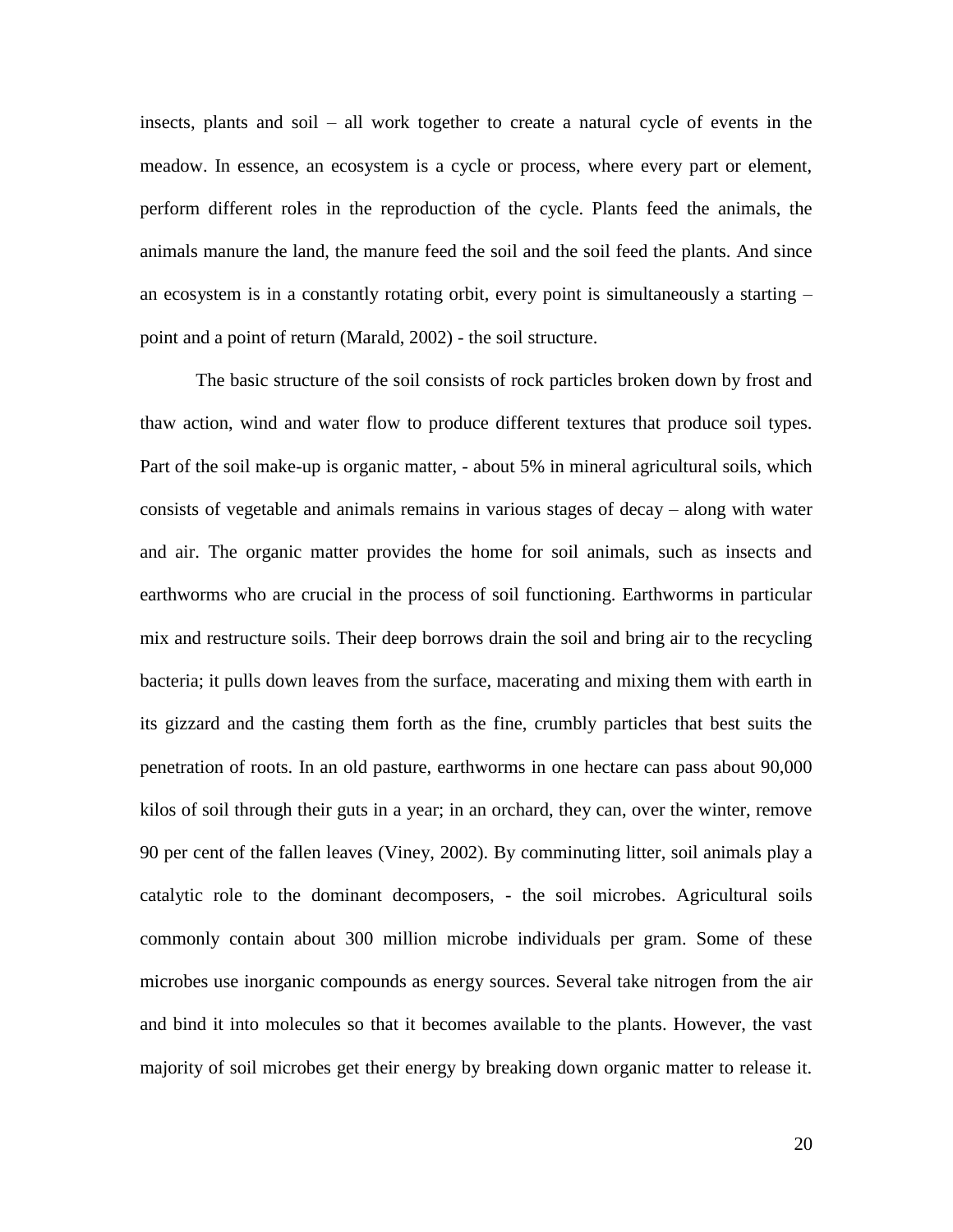In doing this, they also release inorganic nutrients from the organic matter to the plant roots, and so control plant growth. The microbes work to provide just the right conditions for healthy plant growth. The plants in turn feed the animals and the insects, who when they die manure the land and the cycle begins again.

However, unlike the lawn, the natural ecosystem of the meadow is not a monoculture of grass species. It is a fine balance of differing species, which co-exist without any one species gaining dominance. Because of plant diversity within the ecosystem, nature on its own cannot produce a very abundant harvest of any one particular species, either in terms of quantity or of quality. In the natural ecosystem, many seeds produced would never germinate, due to adverse conditions caused by competition from other plant species or animal predators. Competition and its inherent dictum of 'the survival of the fittest' within nature eliminate the possibility of a plant monoculture. Consequently, plant monoculture is not a naturally occurring event in nature; it is a product of human intervention into nature. The lawn is a monoculture of grass growth, determined by human labor.

### **Constructing the 'rift canopy'**

Lawn grass production is a result of human interference in the natural cycle of an ecosystem. Labor intervention is determined by the need to allow grass growth to dominate other plant species. Consequently, the natural forces of the ecosystem are now determined by the social forces of the intervening labor process. For example, in order to allow the desired grass monoculture to emerge at its initial stage, it is necessary to eliminate the other plant species as early as possible. This is usually achieved by digging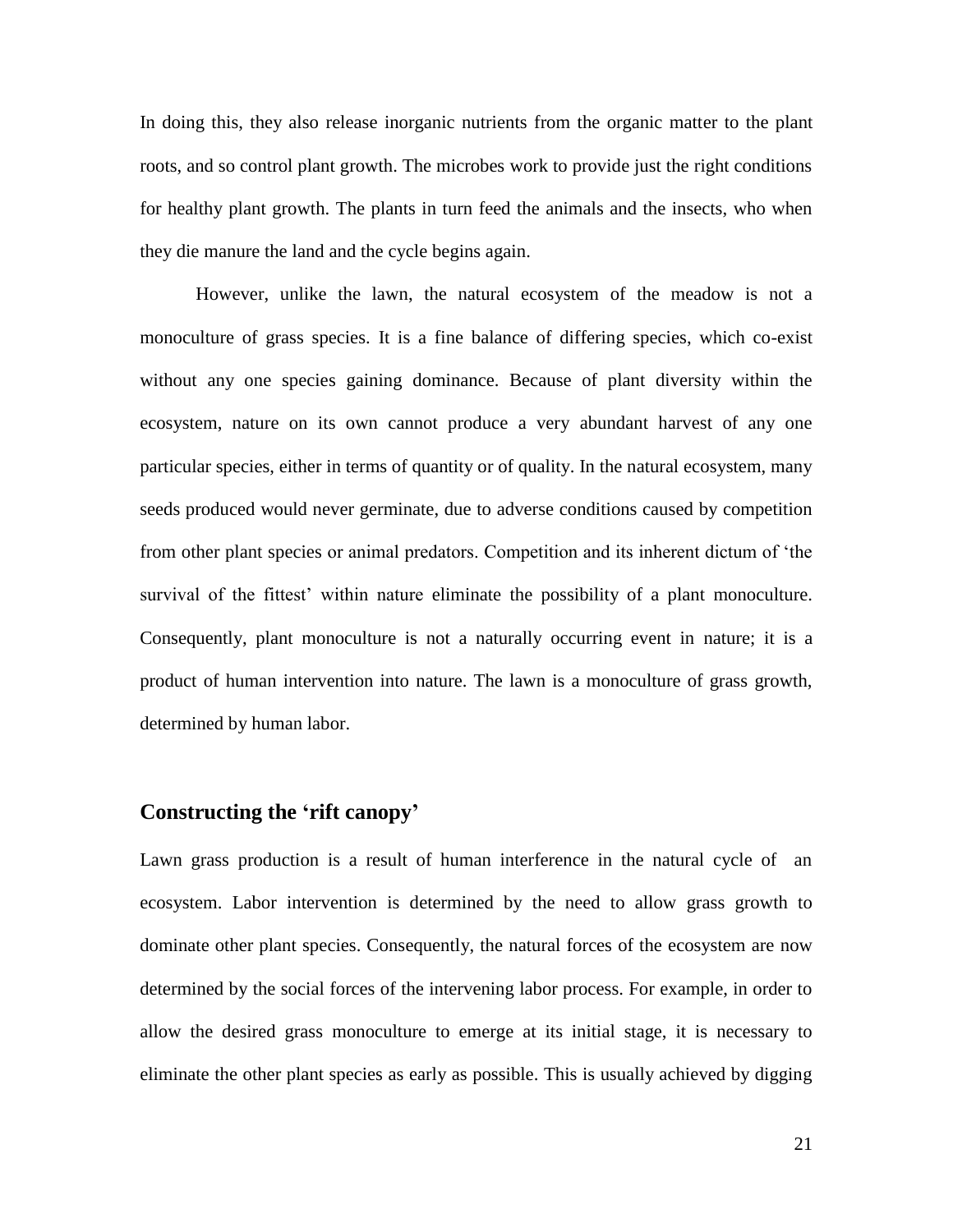up the existing plants and cleaning the topsoil of non-grass species. And by sowing the grass seeds exclusively on the newly cleared ground, the conditions of grass dominance is created within the reproduction cycle of the newly established ecosystem. Subsequently, the various stages of growth of this particular plant species become crucial opportunities for the laborer to intervene in the cycle to provide continual protection for the 'chosen' specie against all the other potential competing species. For example, in the next stage, of germination, the seed can be protected from seed eating predators by a number of processes, such as, machine sowing, use of netting and top-dressing. These processes allow the grass seed to geminate and take root. Watering may also be needed in establishing turf grass from seed. This is a delicate balancing act as the soil must be kept moist but not excessively wet until the seeds germinate (McCarty et al. 26). In certain locations, the new seedlings will need to be fertilized after seeding.

In the initial construction of the lawn, the laborer sets in motion the natural forces of grass growth to respond to the desire to obtain grass dominance over potential competing other plant species. In doing so the ecosystem has been modified. Modification has been achieved through human intervention. This intervention has merely operated along the horizontal plane in eliminating competition from other plants. It has not yet impacted on the vertical movement of the grass growth. Therefore, the process of modification is not initially concerned with the natural forces operating within the plant structure itself; it is merely establishing a species monoculture. Each type of turf grass grows at a different rate with differing levels of vigor, which does not bother the gardener as long as grass dominance is created. This stage of intervention ends with the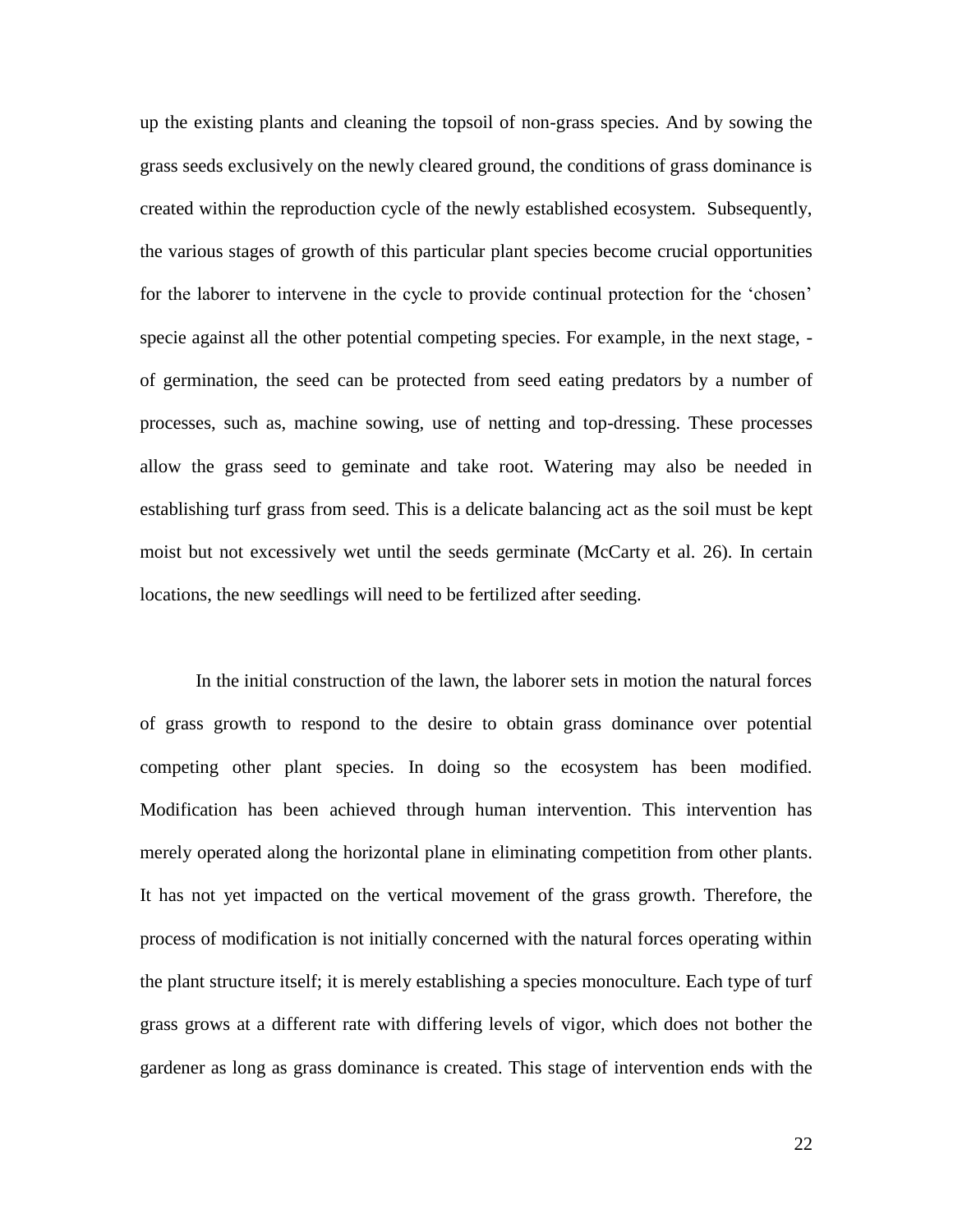first cutting of the grass, as the intervention process moves into the actual physical structure of the grass plant itself.

Mowing is the critical intervention into the grass monoculture because it creates the conditions for the emergence of the metabolic rift within this modified ecosystem. As the mowing of the grass occurs, its clippings are accumulated to be disposed of. It is estimated that a half-acre lawn would yield nearly three tons of grass clippings a year (Jenkins 173). The most immediate effect of the disposal of these grass clippings is the removal of these nutrients in the clippings from the cycle of the ecosystem, as predicted by Marx in his conceptualization of the metabolic rift. However, not only are nutrients removed in the clippings but also the physical structures of the grass above the cut line. Cutting the grass removes not only the upper parts of the plant but also those activities, which occur in those upper parts of a natural ecosystem, such as flowering and wildlife movements. This is the second stage in the modification of the grass ecosystem, where grass maintenance strategies are developed to create an aesthetically pleasing lawn. Accordingly, the cut line of the grass becomes the most visible sign of the presence of the metabolic rift in this newly modified ecosystem. The grass height line is therefore best conceptualized as the rift canopy, where its presence acts as an artificially created barrier which sheers through the natural cycle of this ecosystem. All above this rift canopy, the natural features of the ecosystem are removed by the action of mowing, all below remain but remain stunted in their development by the lack of flow from above the rift canopy. Without the tall grass, animal and bird life is restricted and thereby removing their functions from the ecosystem. Therefore, the rift line/canopy has a chain reaction on the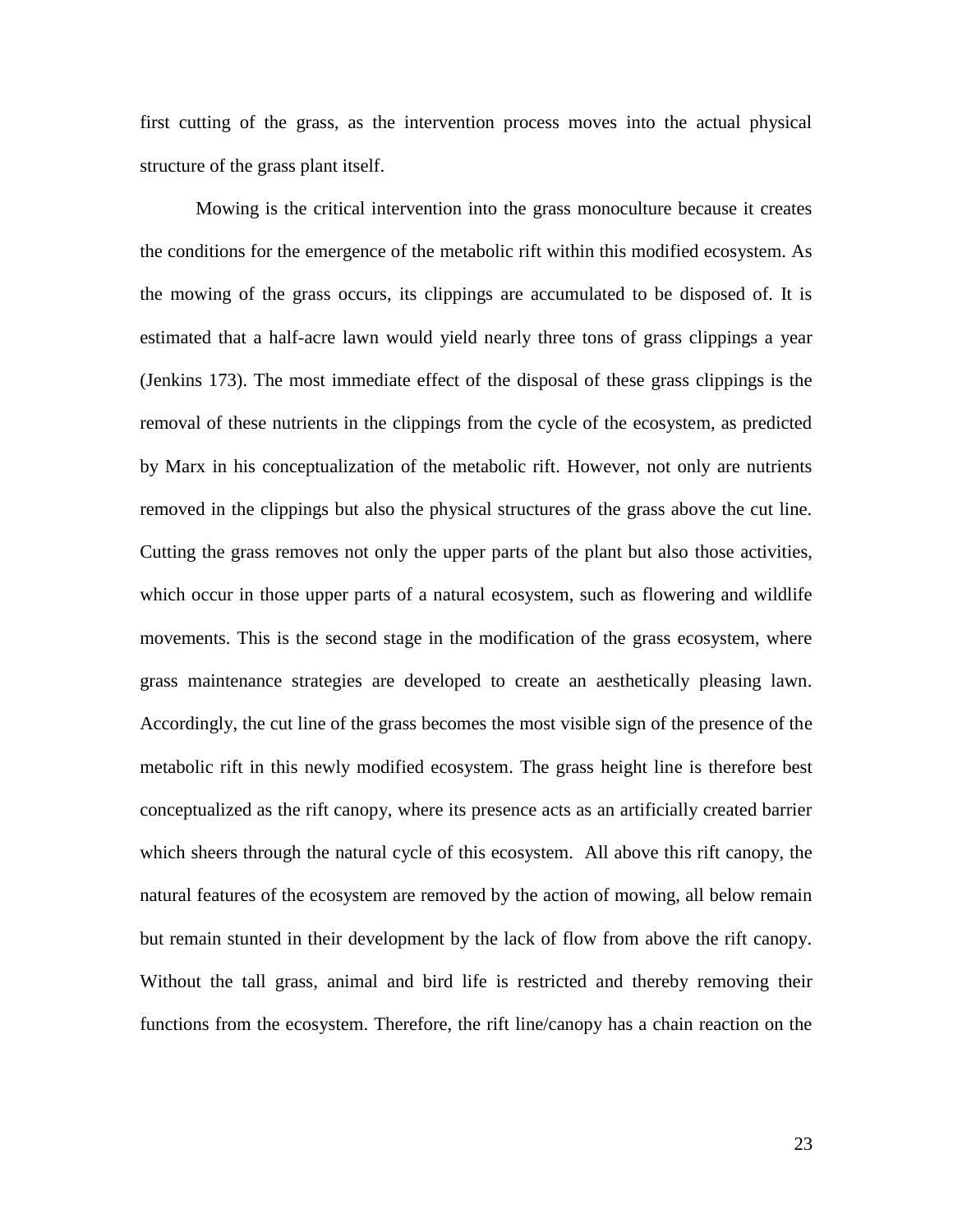entire ecosystem and its remaining elements. In its essence, the rift canopy is a labor activity, which attempts to 'reify' the natural processes of plant growth.

The most dramatic feature of this process of plant life reification is the attempt to transgress the vertical tendencies of grass plant growth by sheering into the plant stems to create the appearance of a flat horizontal surface, through the activity of mowing. And in doing so human labor is constructing a two dimensional representation from naturally occurring three dimensional characteristics of plant growth. The reification of rift canopy is further maintained by the attempt to preserve the physical integrity of the canopy surface. Anything that penetrates the canopy from above (fallen leaves and other plant debris) or below (worm casts or weeds) are removed. Accordingly, the metabolic rift and its most visible indication of its presence, - the canopy require a huge amount of labor input to continually maintain the grass lawn monoculture. However, this labor input can by lowered somewhat by the use of technology, especially chemical technology.

### **Introducing the 'chemical' moments as an attempt to curb the metabolic rift**

According to environmental scientists and landscape designers an 'industrial' lawn rests on four basic principles of design and management: composed of grass species only; free from weeds and pests; continuously green; and kept at a low, even height (Borman et al. 62) However, this definition of the 'industrial' lawn is essentially confined to its aesthetic appearance rather than on how it came about through a production process. Defined as a production process, it would be determined by a combination of a 'natural' ecosystem, a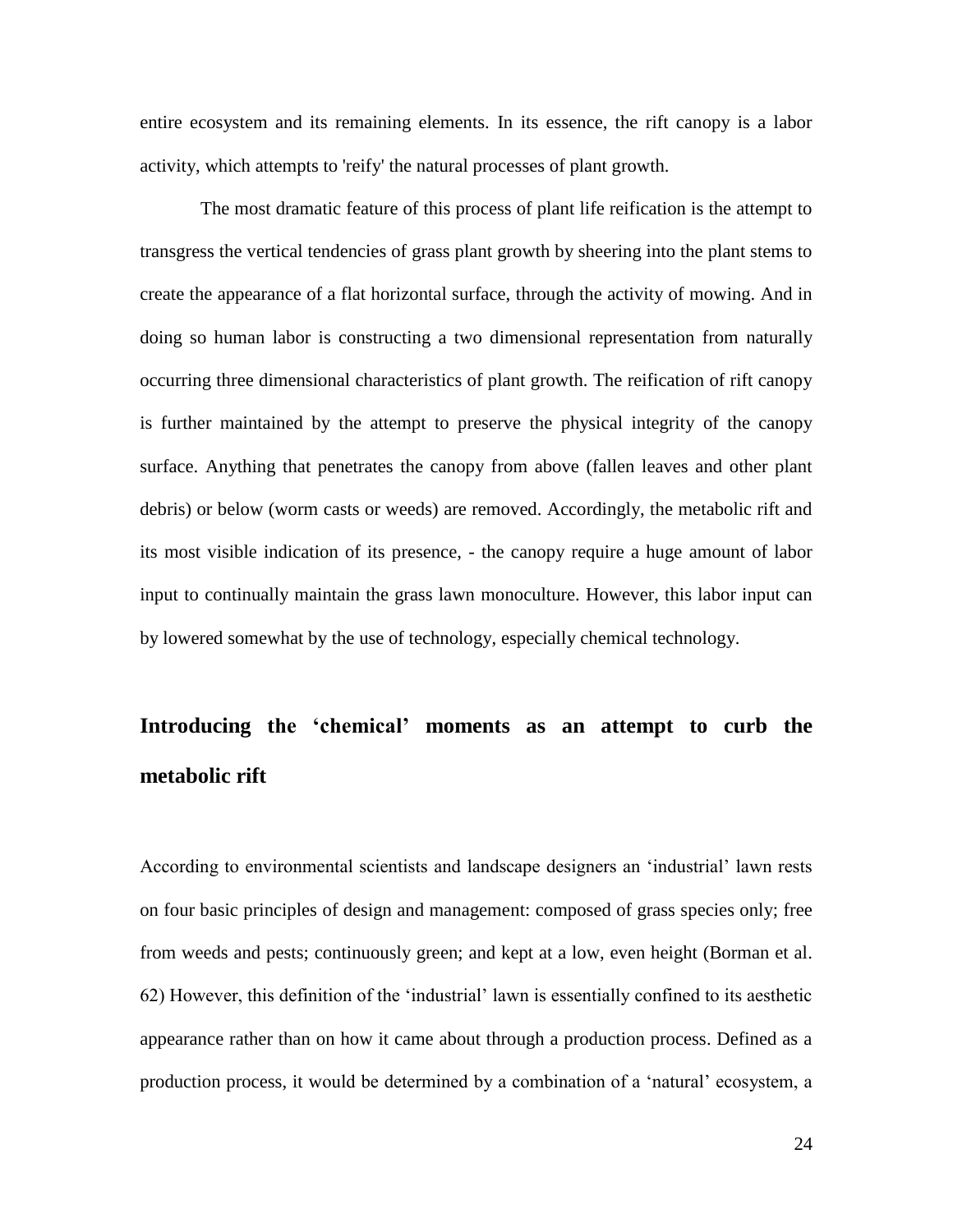labor process and a technological process. The latter two processes should be seen as an attempt by the gardener to overcome the problems, which have emerged with the presence of the metabolic rift in the growth cycle of the grass ecosystem. But 'righting' the rift has be achieved within the confines of the aestheticization framework, as the strategies adopted need to, at least, maintain the aesthetic appearance of the lawnscape if not to enhance it. But getting the 'balance right' has proven to be difficult with a number of unforeseeable consequences, not only for the immediate lawn ecosystem, but also for surrounding and wider ecosystems. The gardener has been 'helped' by capital, in providing labor saving devices in the forms of lawn machinery and lawn chemicals.

The chemicals provided by industrial capital intervene in the lawn ecosystem in varying ways and at differing stages of the growth cycle. Even before the grass is sown, knock-down chemicals, in the form of herbicides, can eliminate all vegetation in the soil. After clearing the soil, pre-emergence treatment of chemicals can prevent weed seeds germinating and finally post emergence treatment will kill all weed plants (Jenkins 162). In eliminating the competition from other non grass species, the application of these chemicals, encourage not only the initial establishment of grass growth but also lower the amount of labor input needed to construct the lawn. However, chemical applications continue beyond the construction stage to become increasingly part of the maintenance strategies of the lawn itself. This occurs to such an extent that the lawn becomes dependent upon the application of chemicals to reproduce itself as a single species of grass ecosystem. Along with herbicides, pesticides and fertilizers can be added to the 'natural' process of grass production, with each application performing a particular function in the overall reproduction of this enhanced ecosystem. But the crucial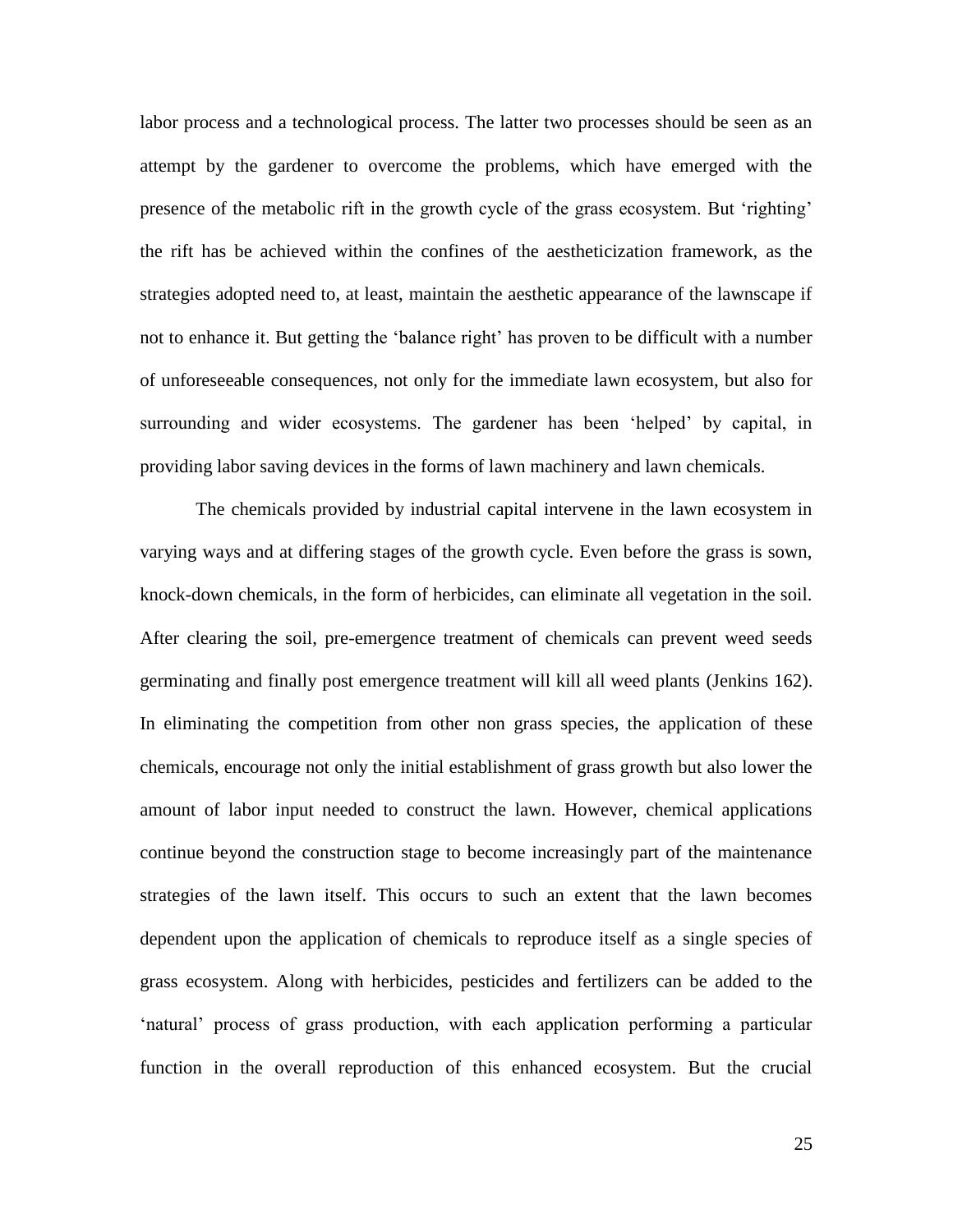consequence, is that these chemicals become a near determining factor in the life cycle of the lawn, - the aesthetic lawn, as they become increasingly part of the production process, their use may be initially seen as a labor saving device, but in the long run they can actually have the opposite effect. 'Saving labor' and keeping the grass short can create further dependency on chemical intervention by increasing the amount of interventions required to keep up the appearance of the 'perfect' lawn as Weigert states in the following:

The shorter the lawn, the faster it dries and the quicker it changes color, thus the more it needs to be watered; the shortness allows more water to run off; if clippings are removed, the more it must be fertilized to keep it healthy enough to resist the range of threats from pests or weeds. Because they must be watered and fertilized frequently, short lawns grow more rapidly and thus require more mowing. They do not provide cover for a variety of insect life that may keep each other in check. Shortness makes any 'illness' immediately visible. Threatening invasions require rapid intervention, typically some kind of 'cide'', i.e., the suffix from the Latin word 'to kill' is used to refer to toxics, such as pesticides. Finally, short grasses never go to flower or seed. Needed seeds must be purchased and spread. (Weigert 86).

However, the chemical impact on the overall health of the immediate grass ecosystem may have a number of unforeseen consequences. For example, quick release fertilizers (water soluble) become available to plants almost as soon as they are applied to the lawn. However, the overall effects are short-lived and sometimes even harmful to the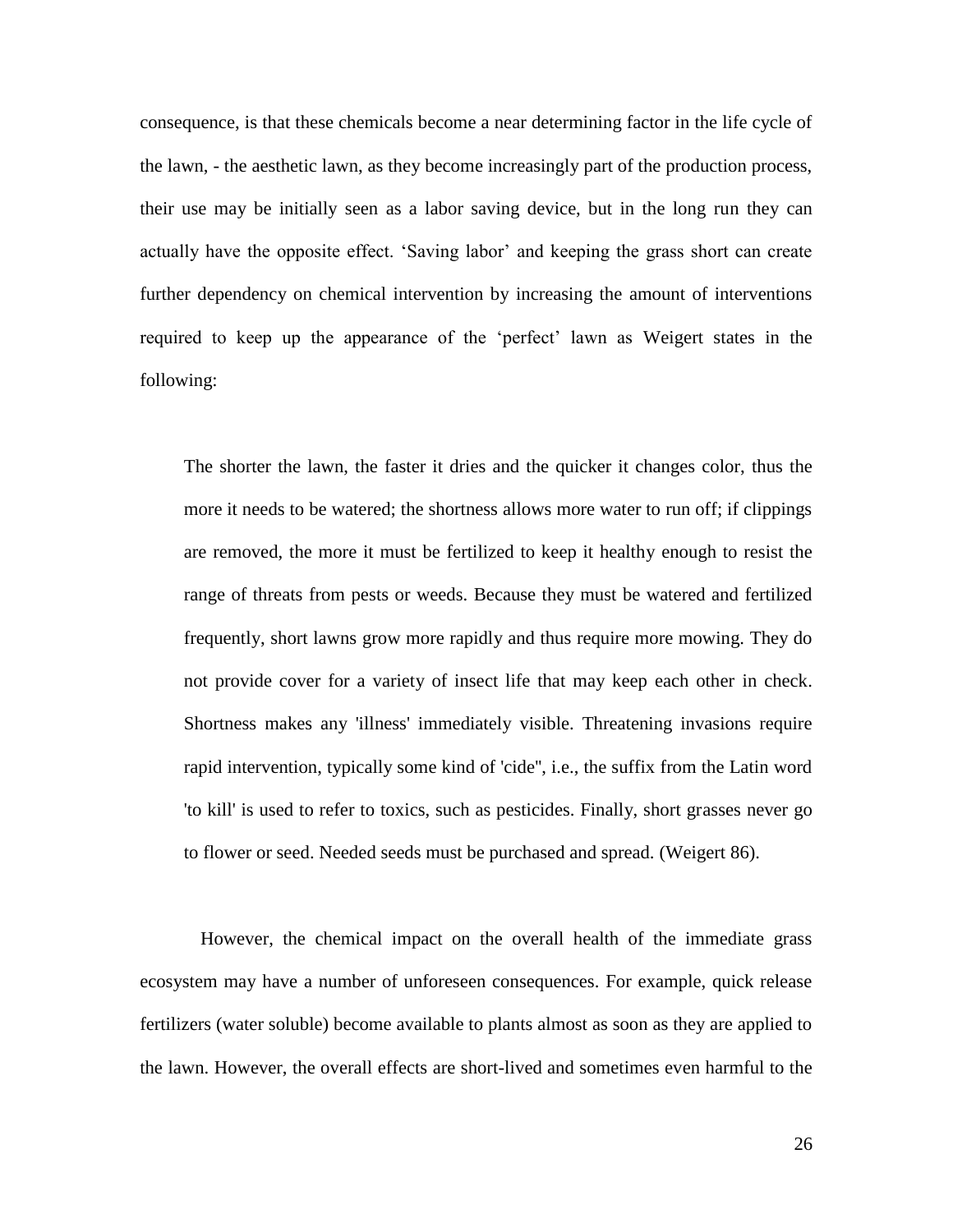lawn's long-term health. Because a quick release fertilizer will produce rapid leaf and shoot growth, it can in certain cases cause excessive growth in leaf and shoots and thereby reduce root growth and can cause leaf burn. This makes the grass plants more susceptible to draught and disease. However, even beyond the immediate ecosystem, more damage can occur through the medium of run-off. Soluble fertilizers can easily be washed away by rain. This run-off can enter other ecosystems beyond the physical confines of the lawn. Therefore, through run-off the lawn chemicals create unknown biochemical links to other organisms in the soil, to birds, to animals and to ourselves. These links may be damaging the health of these other organisms. Having created the problem, the chemical industry has attempted to cure it by producing slow release fertilizers. Slow release fertilizers are an alternative to the soluble fertilizers because nutrients are released at a slower rate throughout the season. This allows the plants to take up most of the nutrients without wasting them through leaching. However, there are some drawbacks associated with their use. Because the rate of release is dependent upon soil moisture and temperature, the availability of nutrients to the plants may not be constant or predictable. In short, nutrients released slowly may not be available when the plants need them. Again, capital comes to the rescue, by providing a new product, - the blended fertilizer - one that mixes slow-release with soluble fertilizer. In this range of new products, each new product was an attempt to overcome the difficulties created by its predecessors, as they intervened in the natural cycle of the lawn ecosystem. In this way, capital is responding to problems it itself had created in its intervention strategies in the 'natural' lawn ecosystem.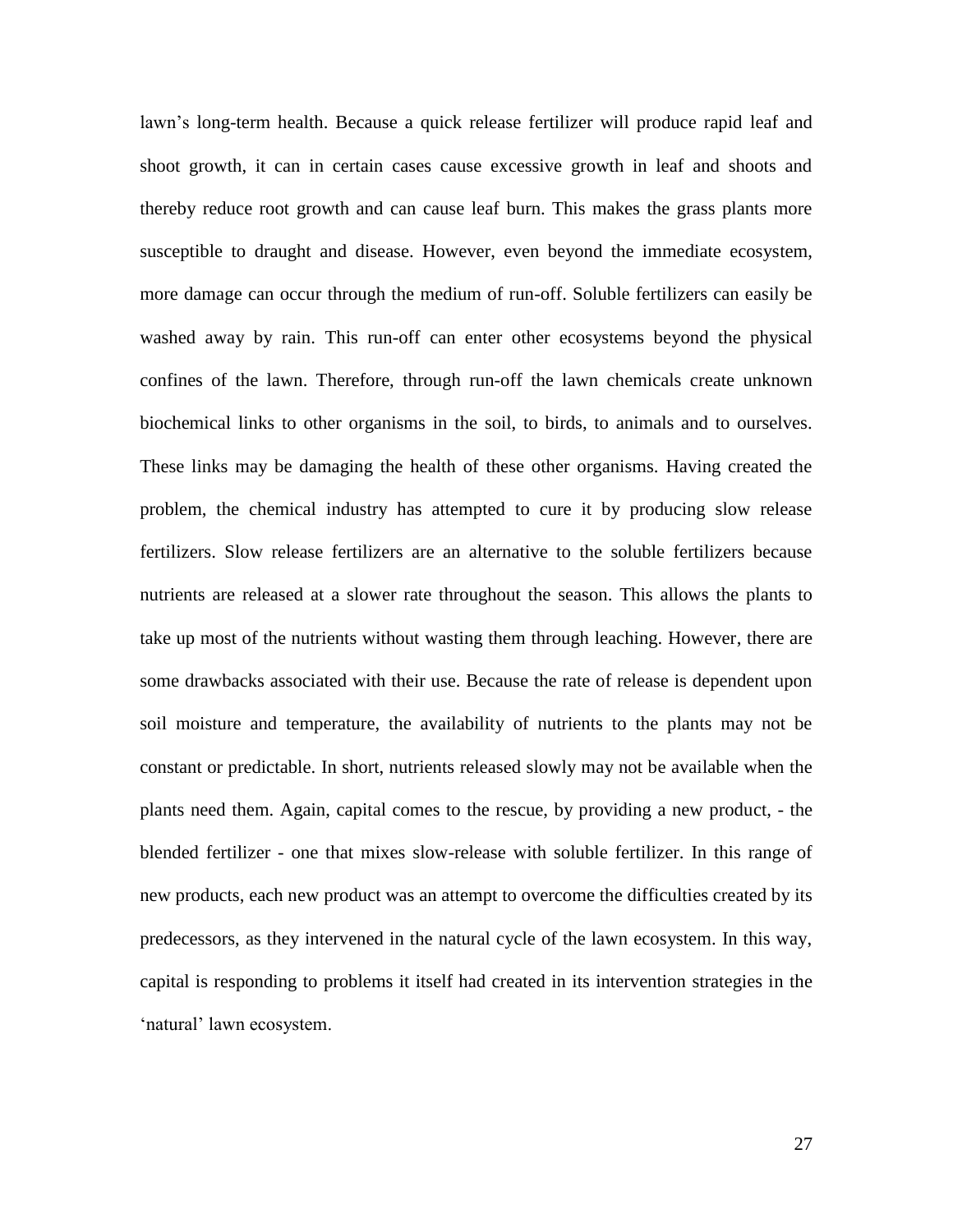However, if capital was unable to overcome the difficulties associated with the rift, it did not stop it trying to solve other problems in the life cycle of the lawn. For example, the problem of thatch is another attempt of chemical penetration into this grass monoculture. Thatch is a layer of dead roots and grass blades that build up just under the lawn surface. It can block water, grass seed and chemicals from reaching the soil. Initially, the problem arose in the early Eighties; lawn owners in the U.S.A. were told that thatch increased the susceptibility of the lawn grass to insect and disease problems. Capital immediately set about 'solving' this problem for the gardener. However, it was soon realized by the scientific community that the problem of thatch was in fact a problem caused by capital itself rather than the natural processes of the lawn. The increase in thatch in lawns was directly linked to the increase in chemical applications to the lawn. Micro-organisms and earthworms that naturally break down the thatch layer in the lawn were being killed by the chemical fertilizers and pesticides. The solution was simple but not profitable. Stopping the use of chemicals allowed the lawn to recover, but it took a minimum of three years to restore the biological health of the soil (Jenkins 168). However, the use of chemicals as a form of intervention in the grass monoculture is ideally suited to its task. Chemical intervention has a near magical quality about it as they pass through the rift canopy without damaging its aesthetic appearance. It is at this material intersection that the technological process of chemical application directly interacts with the aestheticization process without seemingly having any detrimental effect on each other. And it is also at this same metabolizing intersection that the rift canopy can take on another social form: the aesthetic veneer.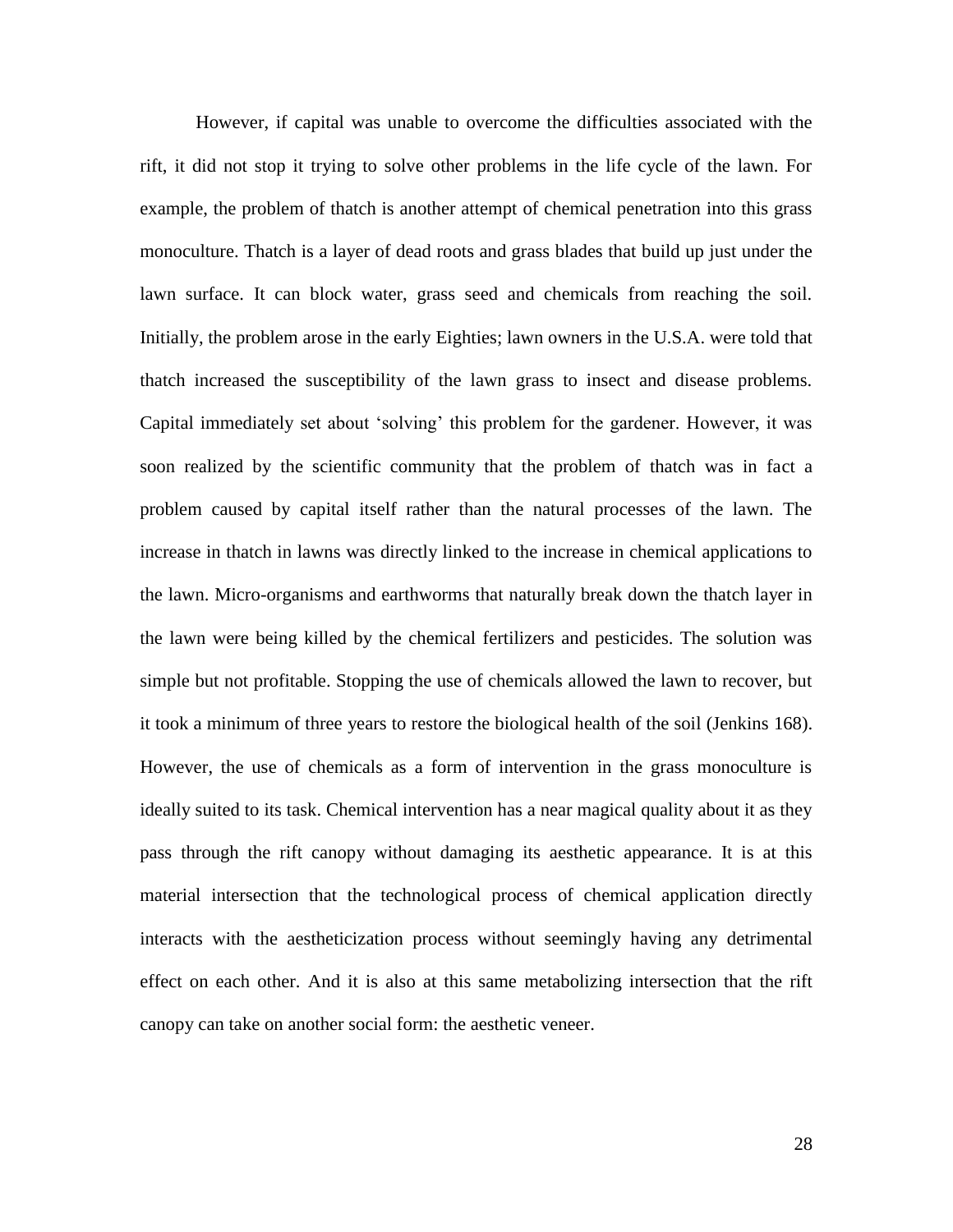### **The labor processes under the lawn aesthetic: maintaining the aesthetic veneer**

The material structure of the rift canopy is determined by the human activity of mowing the grass. On this rift canopy emerges the aesthetic veneer, which establishes the lawn as an aesthetic object. The veneer impregnates the rift canopy with aesthetic qualities made up of a number of characteristics. With regard to the lawn color, green is sought in preference to brown or yellow. Its desired texture is smooth rather than rough and its density should be thick rather than thin. Its tonality should be monotone rather than mottled and its tactility should be soft rather than harsh. And finally, its height ought to be low rather than high. These qualities and their relationships to each other determine the structure of the aesthetic veneer. And as an aesthetic veneer, it can perform many differing functions in the composition of the garden as a whole, as a foil for the more dramatic planted beds, a green foreground to the dwelling, and creating the illusion of space.

A 'poor' lawn occurs when the natural ecosystem breaks out of its aesthetic straitjacket, destroys the 'order' of the canopy with the 'chaotic' movement of nature. The immediate effect is that the rift canopy breaks up as the grass naturally grows into clumps and dykes of differing heights. As a consequence the aesthetic qualities of smooth texture, of thick density and of low height disappear from the now shattered aesthetic veneer. If this situation is allowed to continue, the natural ecosystem re-emerges from its 'iron cage' of human intervention. It is a certainty that the grass monoculture will be invaded by native weeds, which will destroy the remaining aesthetic qualities of the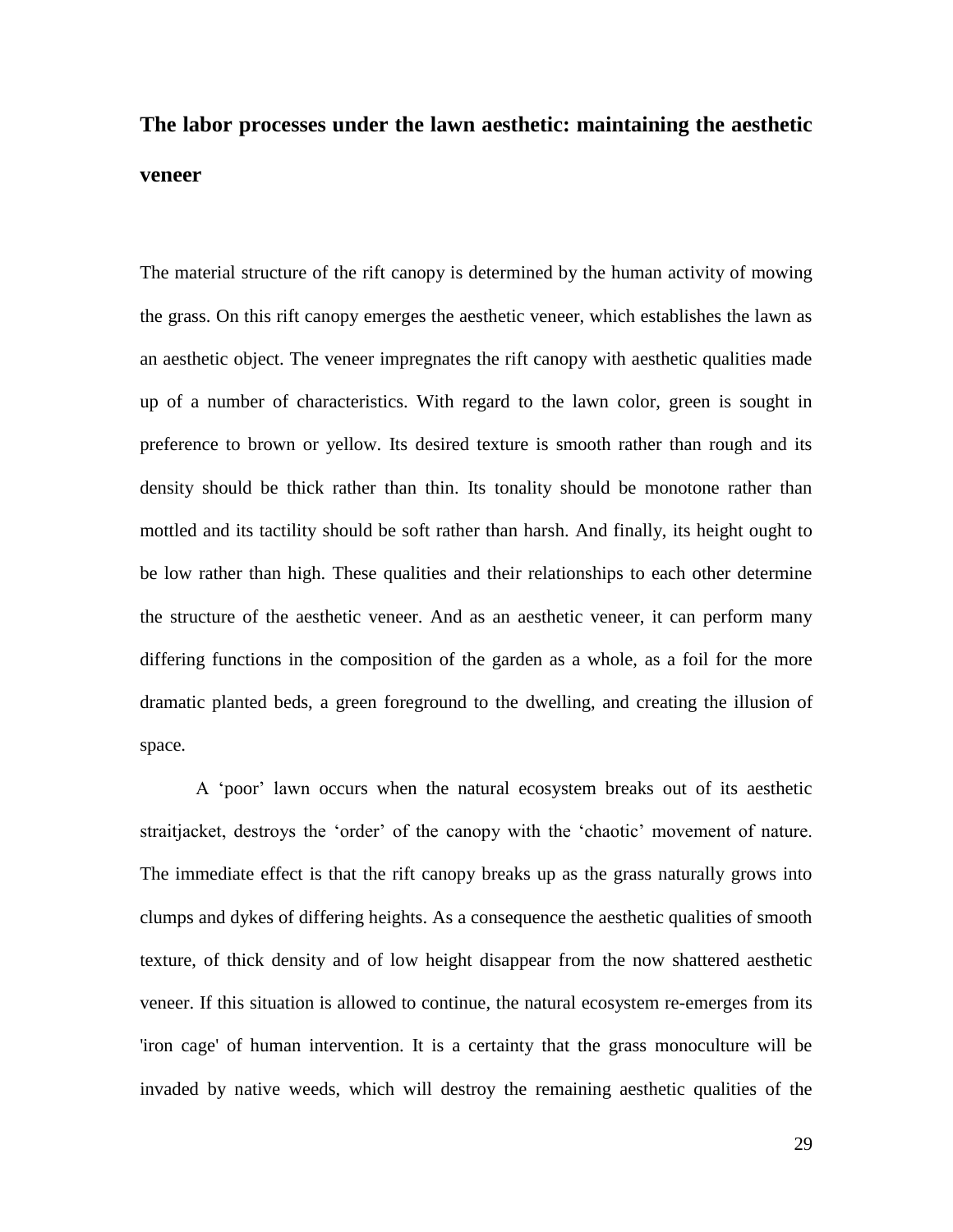aesthetic veneer, of green color and its monotone characteristics. Therefore, the rift canopy and the aesthetic veneer resting on it, need to be constantly maintained through human intervention. The degree and intensity of human intervention may vary from household to household depending on the subjective desires of the direct laborer(s) and their ability to fulfill their gardening dreams for their lawnscape. For example, a croquet lawn in England needs to be mowed every second day for about forty-five minutes. It may also need to be scarified, - removing the dead grass and moss during the growing season. Watering may also need to be done during a dry period. Weed removal is a constant task and in some seasons aeration is required by solid and hollow tyning. On lawns that are cut very low, worm casts have to be removed in order to discourage weed growth and prevent the blades of the lawn mower being blunted.

However, it is possible to maintain the rift canopy and yet abandon the aesthetic veneer, by just cutting the grass/weeds and abandoning the grass monoculture. If any traces of the aesthetic veneer remain, they can only be appreciated from a distance, where the aesthetic qualities of color and smooth texture are perceived to be maintained but the other qualities are lost. The conclusion to be reached here is that the rift canopy and the aesthetic veneer are the result of two distinct labor processes. The rift canopy can be maintained by mowing alone, while the veneer is composed of many types of labor interventions beyond the mere cutting of the grass. For example, the aesthetic qualities of green color, monotone appearance, thick density and smooth texture require a variety of labor activities such as weeding, scarification, and aeration. Worm killing, top dressing, over-seeding and water irrigation may also be required to maintain the aesthetic veneer. These labor and technological interventions into the natural cycle of grass development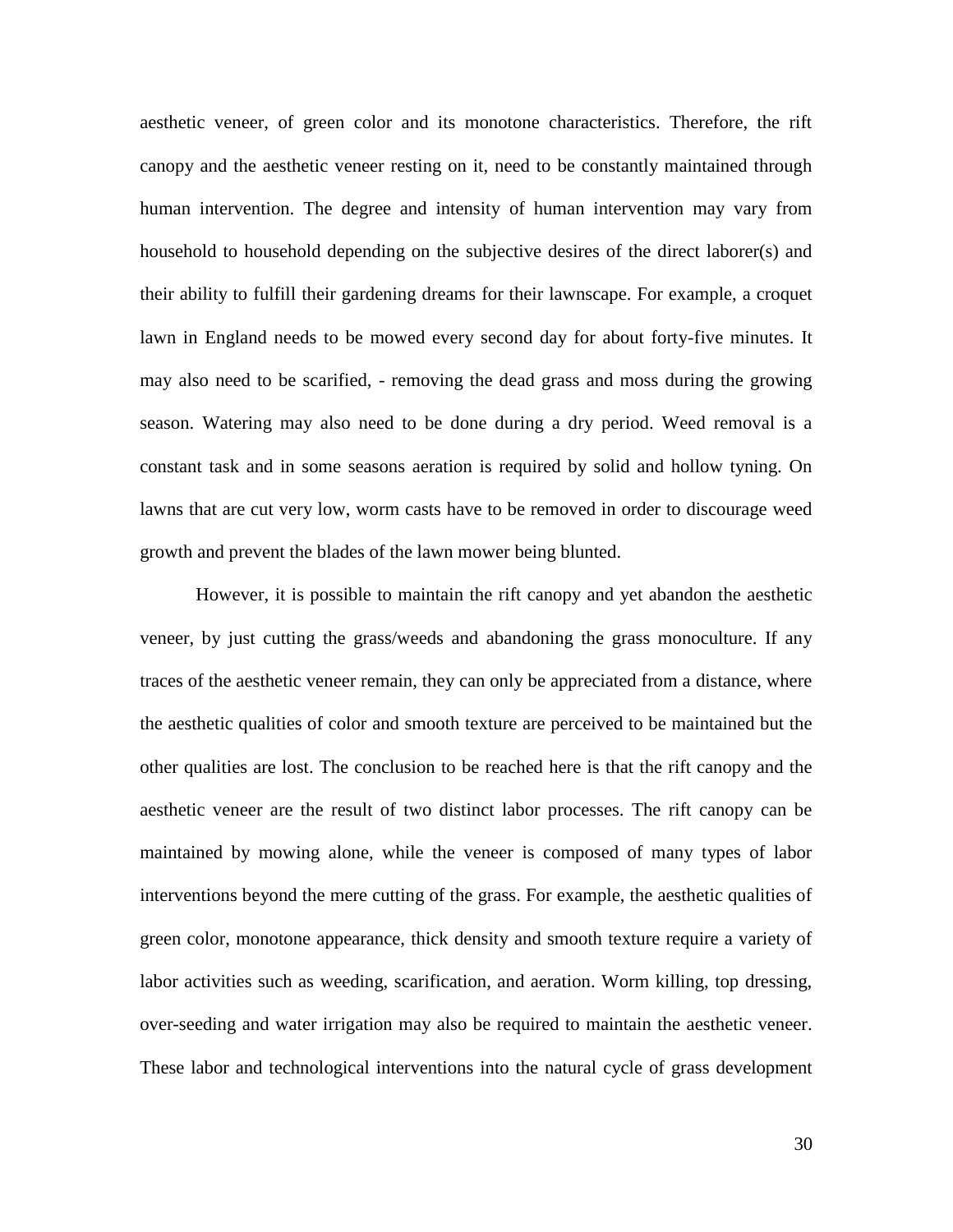are determined by the demands of maintaining the lawn aesthetic. Some of interventions will be needed on a constant basis during the growing season, while others will only be required when the need occurs. In drought weather conditions for example, the amount of watering will have to be increased in order to maintain the grass growth and preserve the aesthetic veneer.

However, unlike the mere preservation of the rift canopy, the presence of the aesthetic veneer invites a close inspection of its compositional qualities and thereby creating the conditions for a gaze of long duration. This is so because the aesthetic veneer has a greater propensity to exude the properties of exhibition value than the rift canopy. Therefore, the aesthetic veneer of the front lawn, like any artistic object, encourages contemplation of itself with a connoisseur eye, while the lawn with just a rift canopy attempt to get away with a glance (Slater 2009, 100). In short, a lawn canopy needs only to be accepted as adequate, while the lawn veneer needs to be extolled as it seeks status for itself and its author: the gardener.

### **The estranged labor of the lawn maintainer: 'betwixt and between' the forces of nature and society**

The lawn, as we have conceptualized it, is in a similar situation to Marx's 'freshwater fish':

The 'essence' of the freshwater fish is the water of the river. But the latter ceases to be the 'essence' of the fish and is no longer a suitable medium of existence as soon as the river is made to serve industry, as soon as it is polluted by dyes and other

31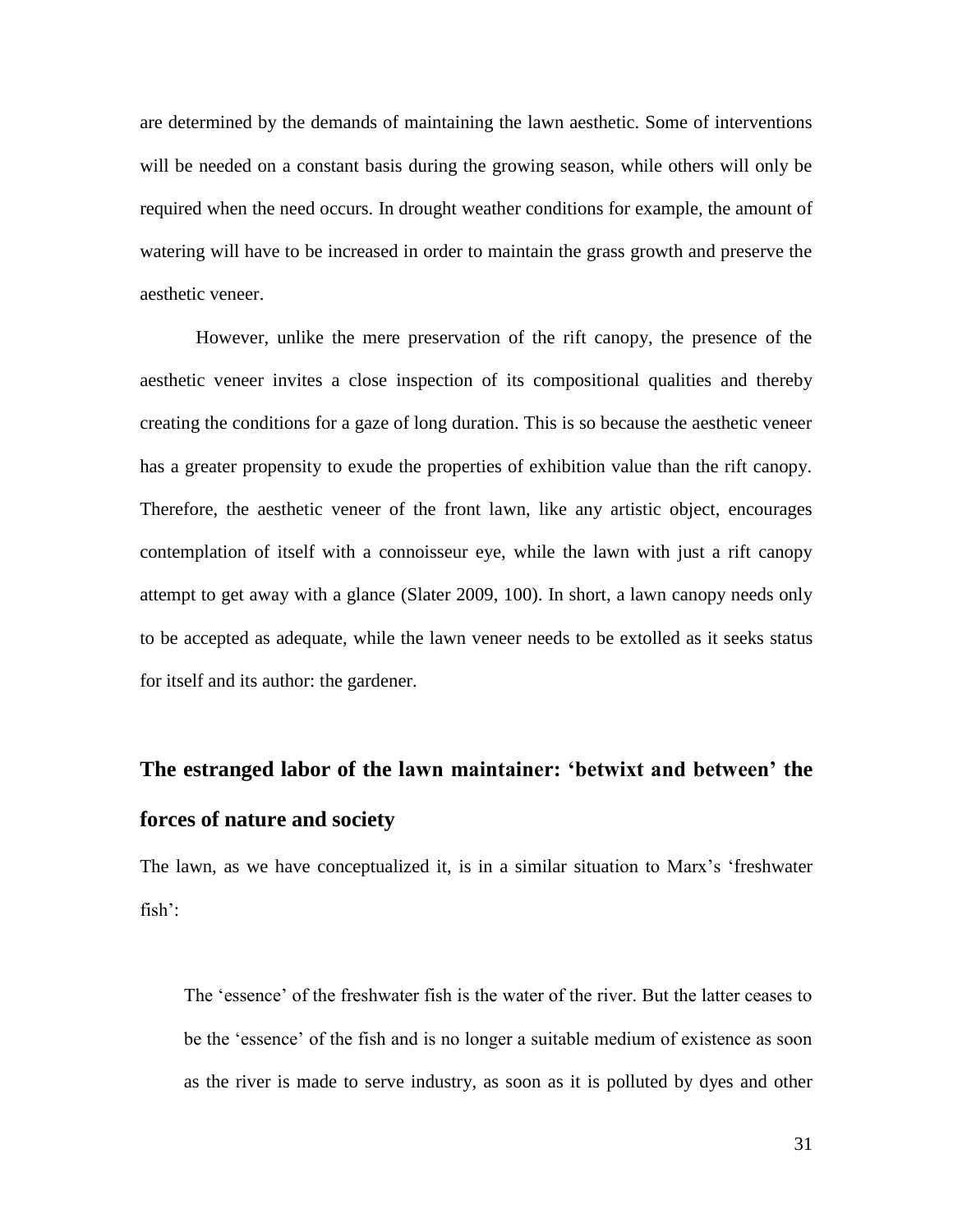waste products and navigated by steamboats, as soon as its water is diverted into canals where simple drainage can deprive the fish of its medium of existence. (1964,58-59)

Both the natural forces within the 'medium of existence' of the fish and the lawn have been modified by society. The process of modification in the case of the freshwater fish has been determined by industry and with regard to the lawn by the aesthetic forces that are imposed upon the grass lawn ecosystem. As we have discovered the process of modification that has occurred in the production of the front lawn has two stages in its development. The first stage is the construction of the lawn as the laborer sets in motion the forces of nature under his/her direction. Here, the social forces of intervention into the natural cycle of the grass ecosystem are dominant as the natural forces are curved to the designs of creating a grass monoculture, constructing the physical 'form', in which the 'contents' of the grass ecosystem has to operate within. In the second stage of modification, the maintenance strategies stage, the natural forces come to the fore as they determine when the laborer can intervene to retain the lawn canopy or/and lawn aesthetic veneer. Although, the natural forces are modified in the 'medium of existence' of a monoculture, they crucially maintain the propensity to develop and grow, especially vertically, on a continuous basis. Subsequently, this natural tendency of the grass plant to break up the smooth lawn canopy, determines the timing of the social interventions. In this situation, the laborer responds to the growing demands of the lawn ecosystem. The laborer must curb these natural forces in order to maintain the lawn canopy. But in doing so, these modified natural forces and their relationship to the social forces of intervention,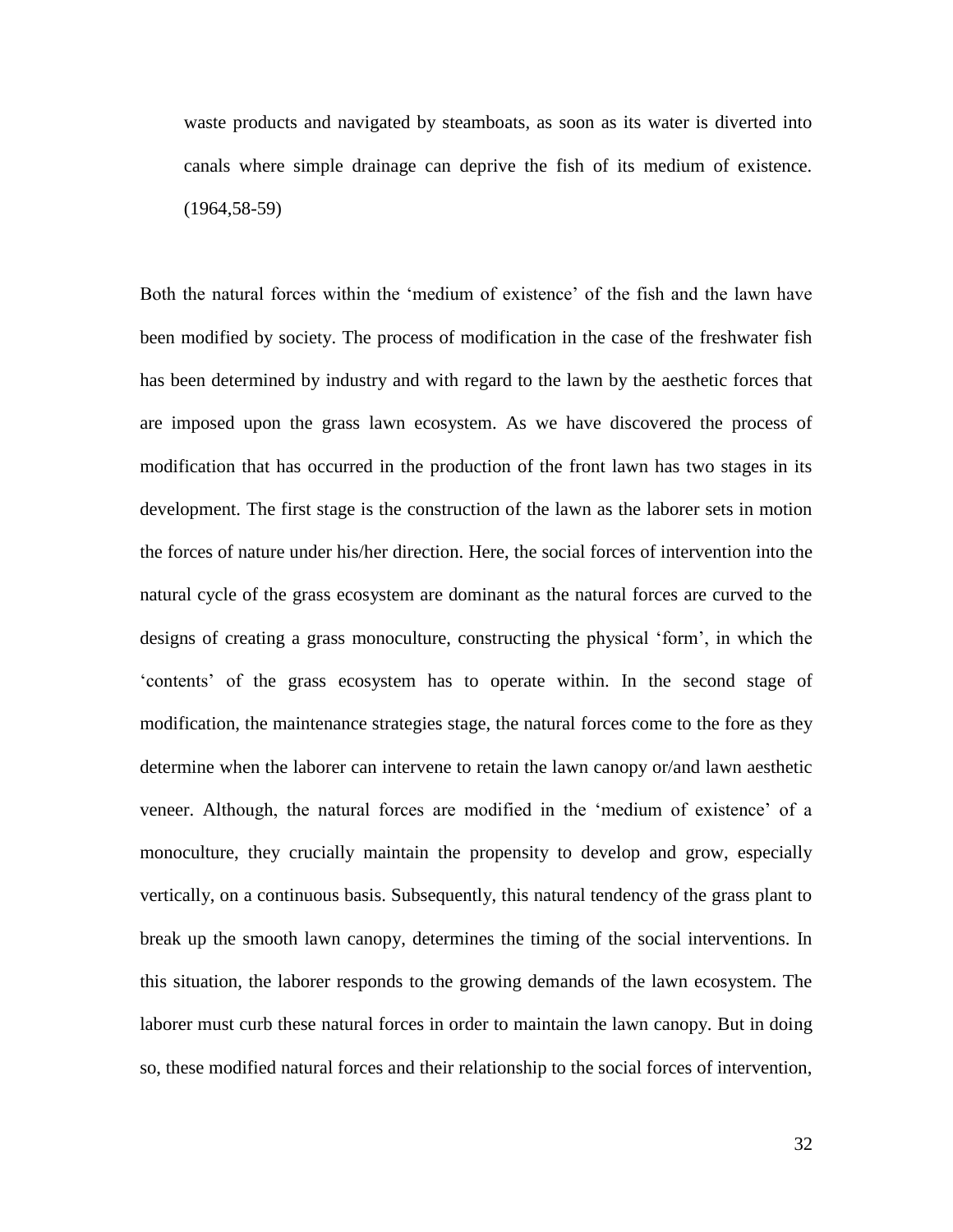become the basis for the 'externalization' of the laborer's activity in the production of the lawn aesthetic. Marx outlines the nature of externalization in the following:

The externalization of the worker in his product means not only that his labour becomes an object, an *external* existence, but that it exists *outside him*, independently of him and alien to him, and begins to confront him as an autonomous power; that the life he has bestowed on the object confronts him as hostile and alien. (Marx 1975, 324)

In the context of the timing of social interventions, the externalization of the lawn producer is determined by the natural growing rate of the grass plant. Although, he/she has 'bestowed' life to the lawn in creating it, the gardener now has to live with and work with that creation, which with regard to the timing of its growth development does seem to have a life of its own. The externalization of this labor is determined by the constant need of the laborer to respond to the growth patterns of the grass plant and maintain its aesthetic veneer. Therefore, the estranged labor of the gardener is initially determined by the natural tendency of the forces of nature to move away from not only being a monoculture but also away from being 'strait-jacketed' into being a reified object of canopy with an aesthetic veneer. However, there are wider social forces affecting the grass maintainer beyond merely responding to natural time of grass growth, which further heighten this estrangement, and they are determined by the changing nature of society itself.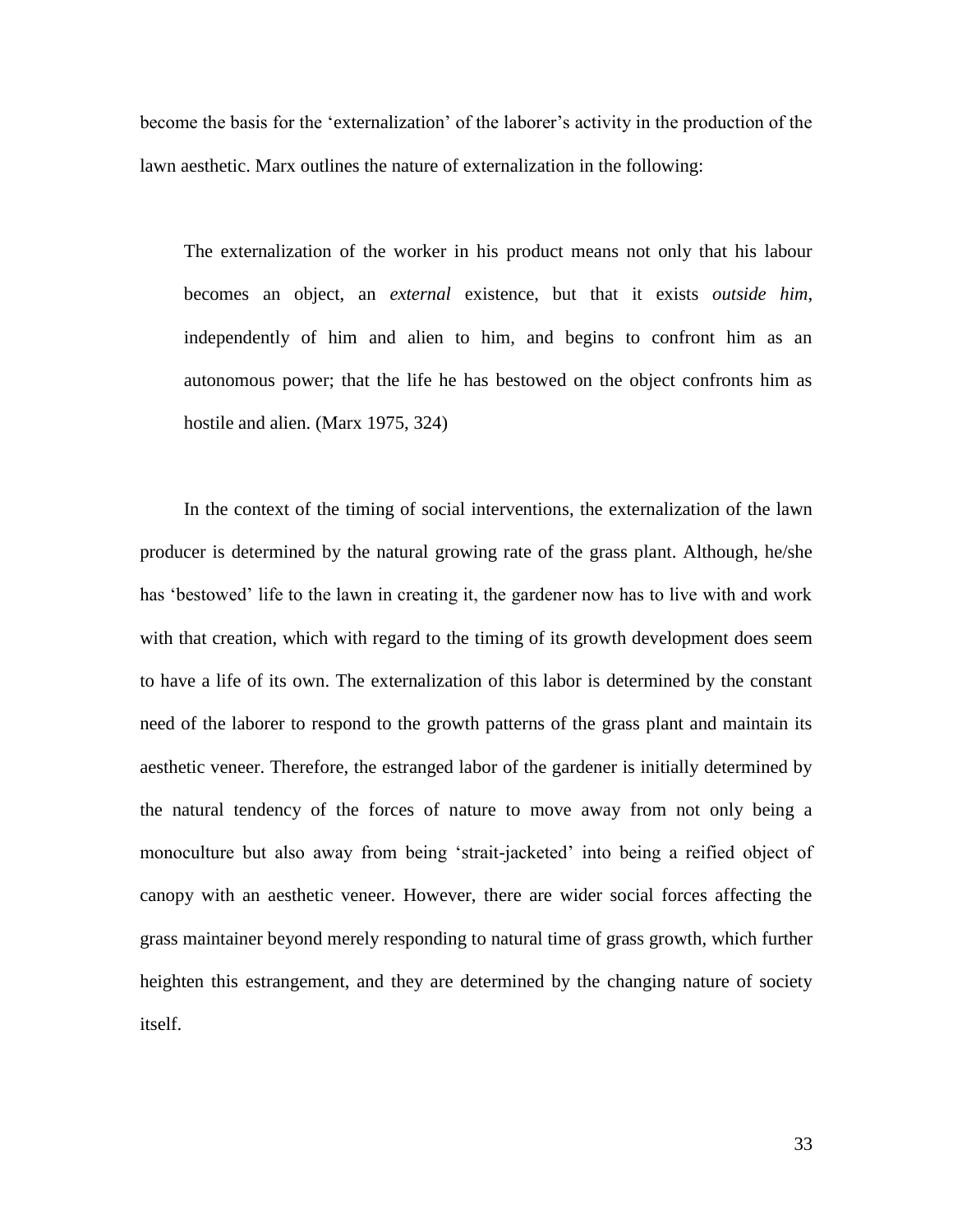These wider social forces that impact on the production of the aesthetic lawn revolve around the issue of time. Specifically this is concerned with finding the time to 'do the lawn'. It is estimated that to maintain a modest home lawn involves 150 hours of labor in a year (Jenkins 19). And this time element has to be found within the workleisure patterns of the gardeners. This relationship is itself determined by the householders position in the labor market. With regard to the USA, work patterns have dramatically changed over the last two decades or so. Juliet Schor in her work, *The Overworked American* (1991) estimated that the typical American worked approximately 160 hours per year than she or he did twenty years ago. This is equivalent of working 13 months every year. As the amount of time increased at work, less time can be allocated to leisure pursuits such as gardening. But mowing the front lawn has still to be done. With increasing time demands being imposed on the occupiers of the household, the front lawn may become a troublesome burden rather than as an 'escape' from the constraints of everyday life. In this new social medium of existence, the front lawn and the necessary work upon it becomes an object which has created a relationship of estrangement for the householders as they become increasingly squeezed 'betwixt and between' the forces of nature and the forces of society. However, a number of strategies can be adopted to release one from the 'iron cage' of 'doing the lawn' and thereby act as countertendencies to this process of estrangement. One can hire a gardener to do the gardening for you. Also, one could construct a symbolic lawn garden by paving over the garden area of the front yard. Finally, one could retire from work, where the retirement age sees an increase in people's enthusiasm for gardening. But the choice of these strategies is very much determined by the lawn maintainers position in their own 'natural' life cycle or by their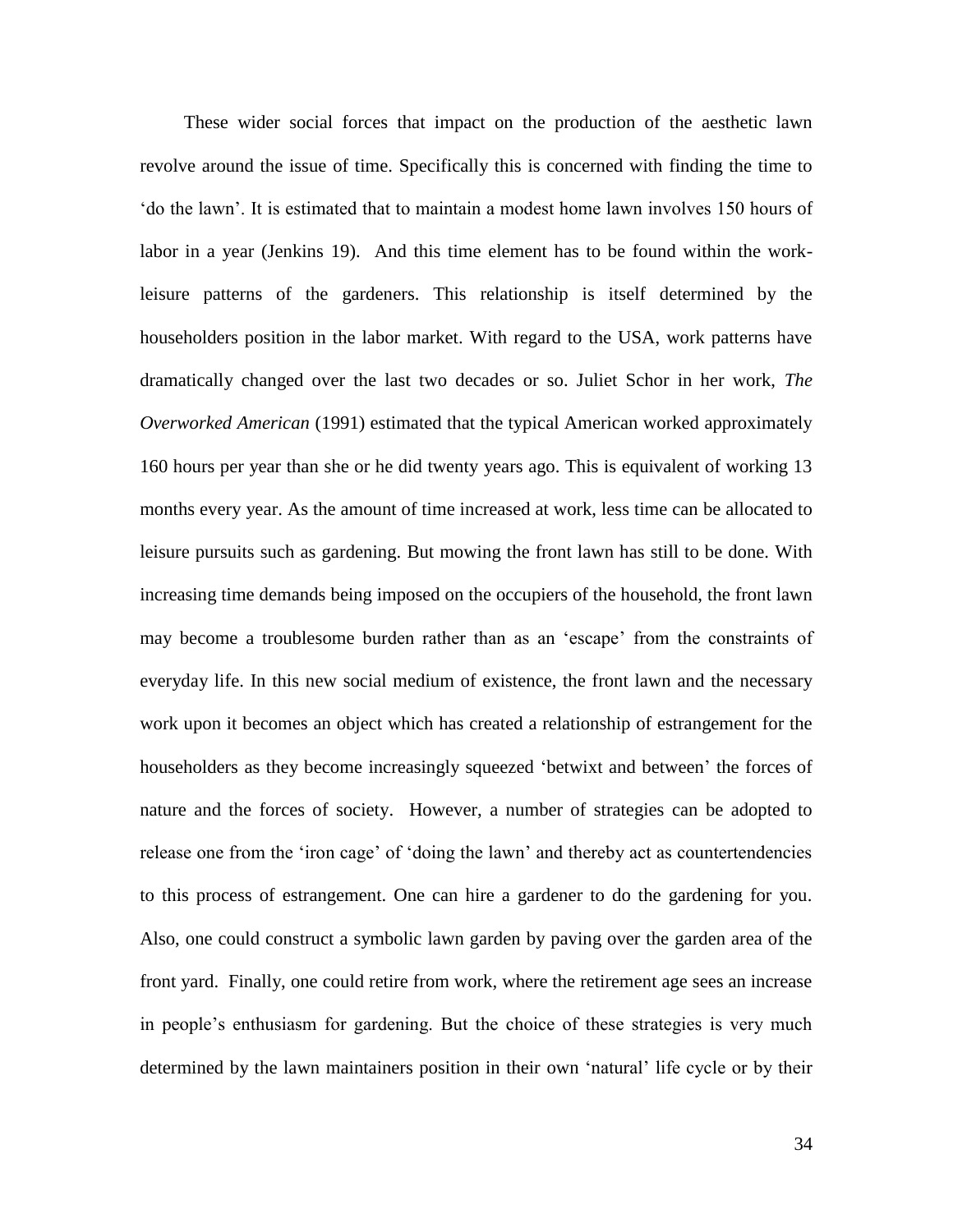ability to buy in labor and thereby avoid dealing with the combined forces of nature and society on the front lawns of suburbia.

#### **Conclusions**

The apparent paradox of the mowed lawn is that its appearance in the immediacy of viewing creates the impression of it as a reified entity, which belies (and even denies) its ecological essence of being a living process, a modified ecosystem determined by a metabolized unity of natural and social laws of motion. And further more as an aesthetic object, with its veneer, it tends to be a space of representation, representing the ideal of perfect harmony between nature and society where the lawn is perceived as the pinnacle of the evolutionary relationship between nature and society, a social order imposed upon nature's chaos! The lawn as a medium for representing this utopian union further distracts our attention away from the reality that its production is increasingly determined by chemical inputs and the risk that this trend may be damaging the health of the 'natural' entities on both sides of the socio-ecological metabolic divide. Therefore, the front lawn should be seen as a typical cultural product of late modernity, an object, which extols the highest virtues of nature and art, but is increasingly dependent on the use of more and more artificial means of production, especially chemicals. In this light, the global front lawns of suburbia, to paraphrase Benjamin, can best be summarized as an estranged work of art and nature in this age of chemical reproduction!

Having completed our conceptual odyssey into the abstract moments of the metabolized processes of the front lawn, and returning to the particular grass growing systems of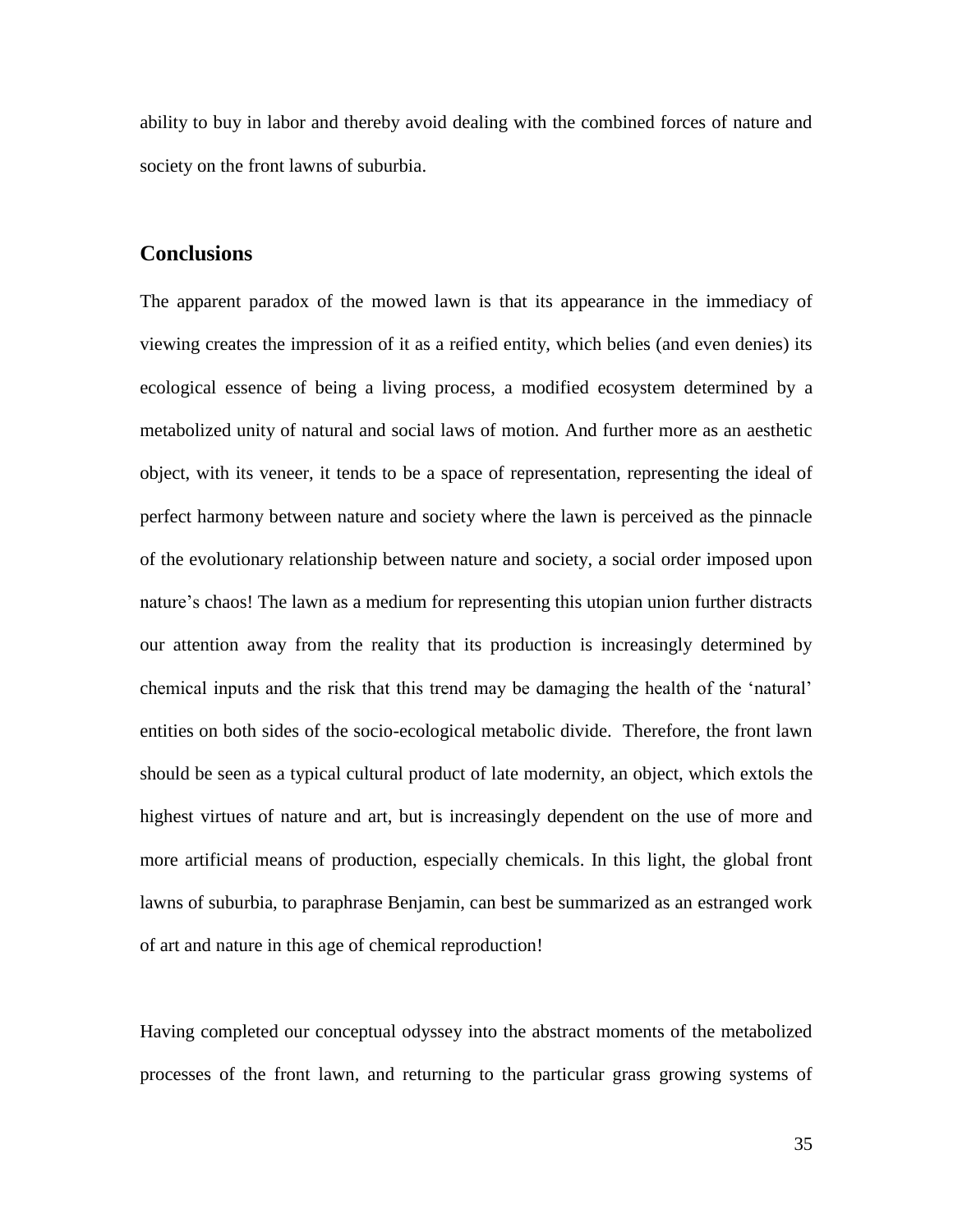Ireland we now possess the conceptual tools to challenge the apparent dominance of 'naturalism' in interpreting the grass growing abilities of Ireland. In Ireland grass appears 'natural' because it is so extensively grown that it forms a physical mantel that covers most of the landmass. This mantel effect is according to the 'naturalist' interpretation determined by the dampness of the climate (Engels 185).But dampness has to be considered as part of the natural content of the various types of grass systems of Ireland, in that it determines the propensity at which grass grows but not why and how it grows. This is determined by social form under which the grass content is allowed to grow. Our investigation of the front lawn uncovered how the specific social form of the aesthetic engulfs the grass ecosystem of the lawn. However, the other grasslands of the 'Emerald Isle' and their specific social forms await to be uncovered and subsequently analyzed.

The dialectical analysis of this paper has led us to the conclusion that because of the global propensity of the differing suburban inhabitants of the earth to engage with nature in their respective front lawns, the social form of this engagement will be by necessity itself globalised. All that is different with regard to the 'Emerald Isle' is that the grass content of the front lawn grow quicker and longer but the social form of its lawn aesthetic is the same as the suburban enclaves within the Nevada desert.

#### **End Notes**

 $<sup>1</sup>$ . Marx in the following captures the necessary sense of movement involved in a totality</sup> which is an organic system/process: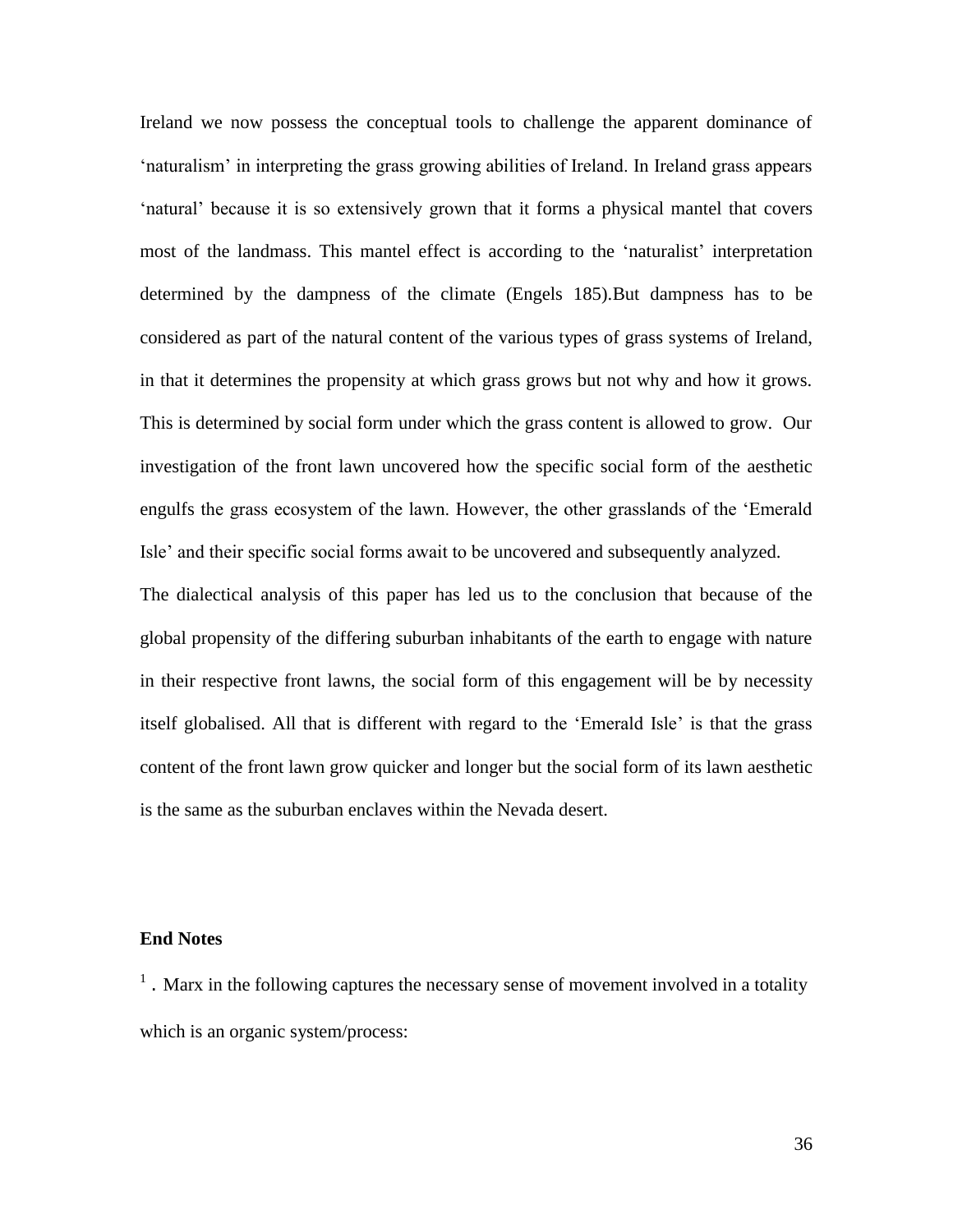This organic system itself, as a totality, has its presuppositions, and its development to its totality consists precisely in subordinating all elements to itself, or creating out of it the organs which it still lacks. This is historically how it becomes a totality.

ii. With regard to the American emerging suburban middleclass, it was an outgrowth of a desire to achieve the European aristocratic ideal of a tamed and beautiful open space (Teyssot 20) as had been obtained by the robber barons of the Gold coast. (Baxandall and Ewen). The grass lawn was introduced into Ireland by the Anglo-Irish landed elite as they create 'Little Englands' in their parklands and thus demonstrating that colonialism can operate not only on the cultural level but also within the ecological (Slater, 2007).

#### **Works Cited**

Baxandall, R. and Ewen, E. *Picture Windows. How the suburbs happened.* Boulder Col.: Basic Book 2001.

Beck, U. *Ecological Politics in an Age of Risk,* London, Sage 1995.

Benjamin, W. The Work of Art in the Age of Mechanical Reproduction, *Illuminations*, London, Fontona Press 1992.

Bernard,T. New Homes for Sixty Dollars a Month, *American Magazine,* (April) 1948

Bhatti, M. and A.Church Cultivating natures and gardens in Late Modernity, *Sociology,* 35,2. 2001.

Chevalier, S. From woollen carpet to grass carpet: bridging house and garden in an English suburb, in *Material cultures. Why some things matter,* edited by D. Miller, London, University of London Press, 1998.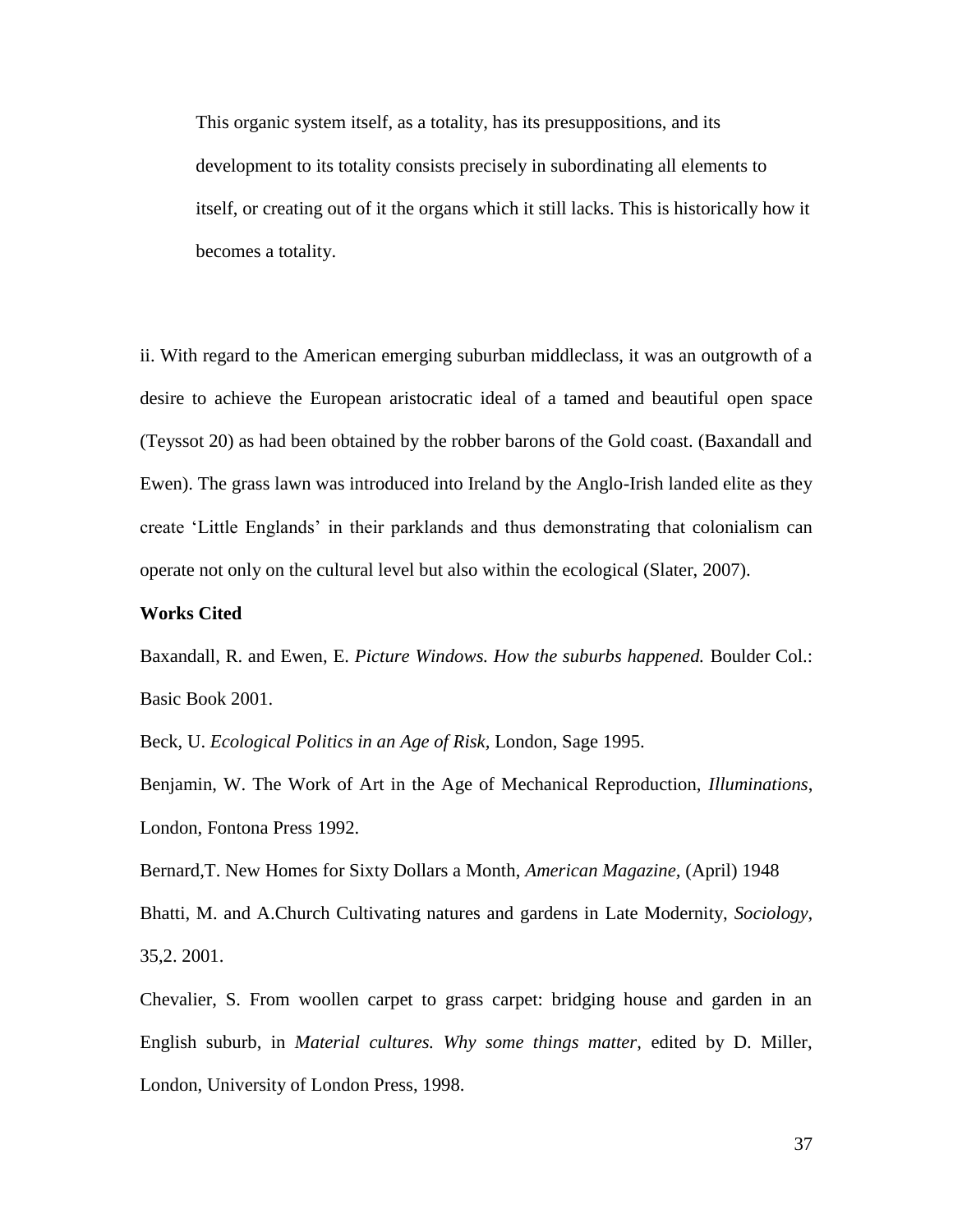Bormann, H. et al. *Redesigning the American Lawn: A Search for Environmental Harmony,* New Haven, CT; Yale University Press,1993.

Clark, C.E. *The American Family Home, 1800-1960.* Chapel Hill, North Carolina, University of North Carolina, 1986.

Constantine, S. Amateur Gardening and Popular Recreation in the  $19<sup>th</sup>$  and  $20<sup>th</sup>$  Centuries, *Journal of Social History.* Vol.14, 1981.

Crandell, G. *Nature Pictorialized: 'The View' in Landscape History.* London, John Hopkins University Press, 1993.

Engels, F, A History of Ireland in Marx, K, and Engels, *Ireland and the Irish Question,* London, Lawrence and Wishart 1971.

Ewen, S. *All Consuming Images: The Politics of Style in Contemporary Culture*, Boulder Col., Basic Books, 1988.

Feagan, R. and Ripmeester, M. Contesting Natural(ized) Lawns: A geography of private green space in the Niagara Region, *Urban Geography*, vol.20, no.7 1999.

Feehan, J. et al, *The Grasses of Ireland,* Ireland; Teagasc 2012

Fishman, R. *Bourgeois Utopias: The Rise and Fall of Suburbia,* New York; Basic Books 1987.

Foster, J.B. 'Marx's Theory of Metabolic Rift: Classical Foundations for Environmental Sociology', *American Journal of Sociology,* 105,2:1999, 366-405.

Fulford, R. 'The Lawn: North America's Magnificent Obsession', *Azure,* July-August 1998.

Goonewardena, K. 'The Urban Sensorium: Space, Ideology and the Aestheticization of Politics', *Antipode* 2005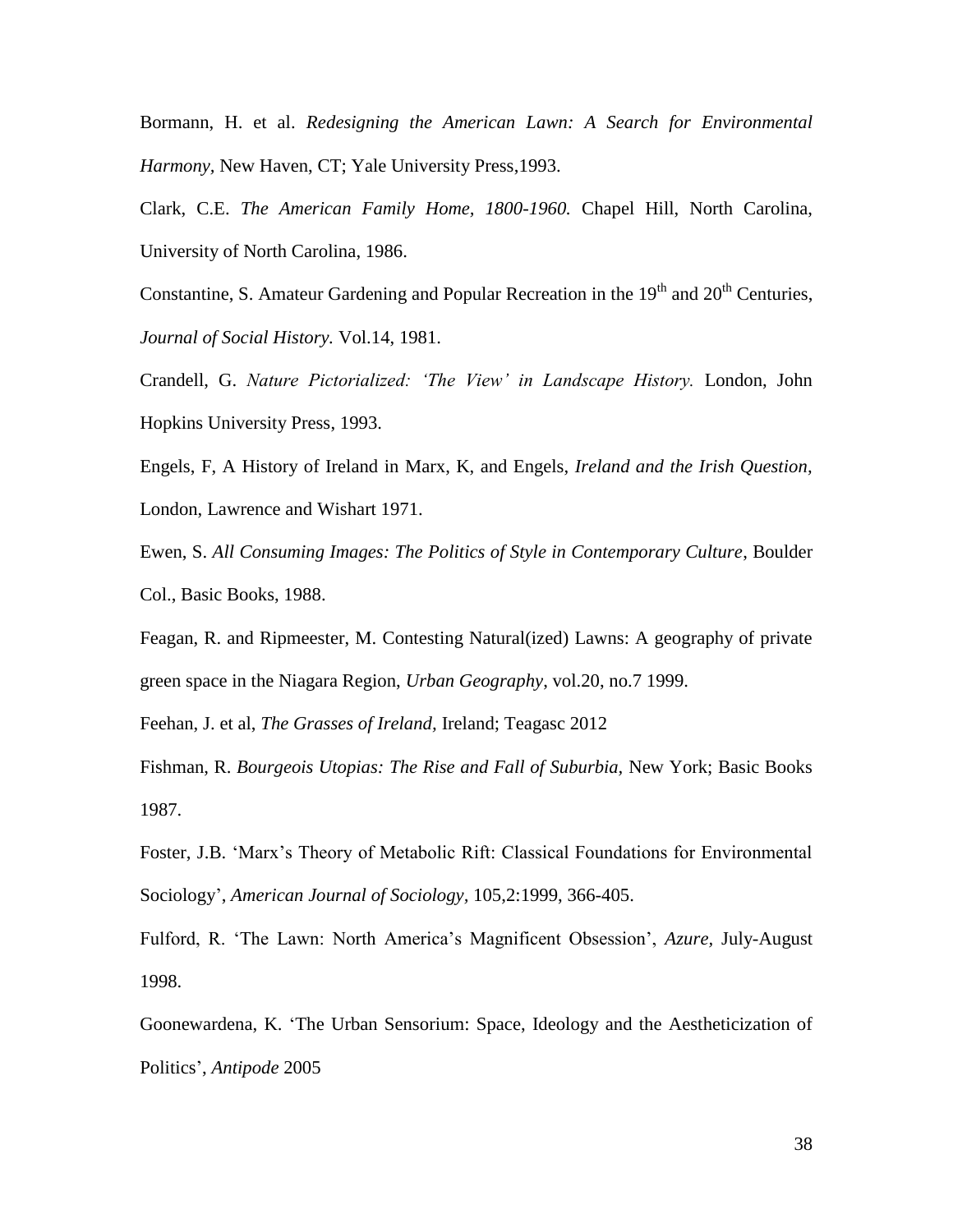Groening, G. and Schneider, U. Design versus Leisure: Social implications of functionalist design approaches in urban private gardens of the twentieth century, in *Leisure/Tourism Geographies- Practices and Geographical Knowledge,* edited by David Crouch, London, Routledge 1999.

Helmreich, A, Re-presenting Nature: Ideology, Art and Science in William Robinson's 'Wild Garden', *Nature and Ideology: Natural Garden Design in the Twentieth Century,*  edited by J. Wolschke-Bulmahn, Washington, D,C. Dumbarton Oaks, 1997.

Hoyles, M. *The Story of Gardening*, London, Journeyman Press. 1991.

Jackson, K.T. *Crabgrass Frontier: The Suburbanization of the United States.* New York, Oxford University Press 1985.

Jenkins, V. *The Lawn: A History of an American Obsession,* Washington, Smithsonian Institution Press 1994.

Kaplan R. and S. Kaplan, *The Experience of nature: a psychological perspective*, New York, Cambridge University Press, 1989.

Lowen, S. 'The Tyranny of the Lawn'. *American Heritage,* (September), 1991.

Mc Carty, L. et al. *Florida Lawn Handbook,* Gainesville; University of Florida, IFAS 1995.

Marald, E. 'Everything Circulates: Agricultural Chemistry and Recycling Theories in the Second Half of the Nineteenth Century', *Environment and History,* vol.8 2002.

Marx, K. and Engels, F. *Marx and Engels Correspondence,* London, Lawrence and Wishart 1868.

Marx, K. and Engels, F. *The German Ideology,* London, Lawrence and Wishart 1964.

Marx, K, *Grundrisse,* Middlesex, Penguin Press. 1973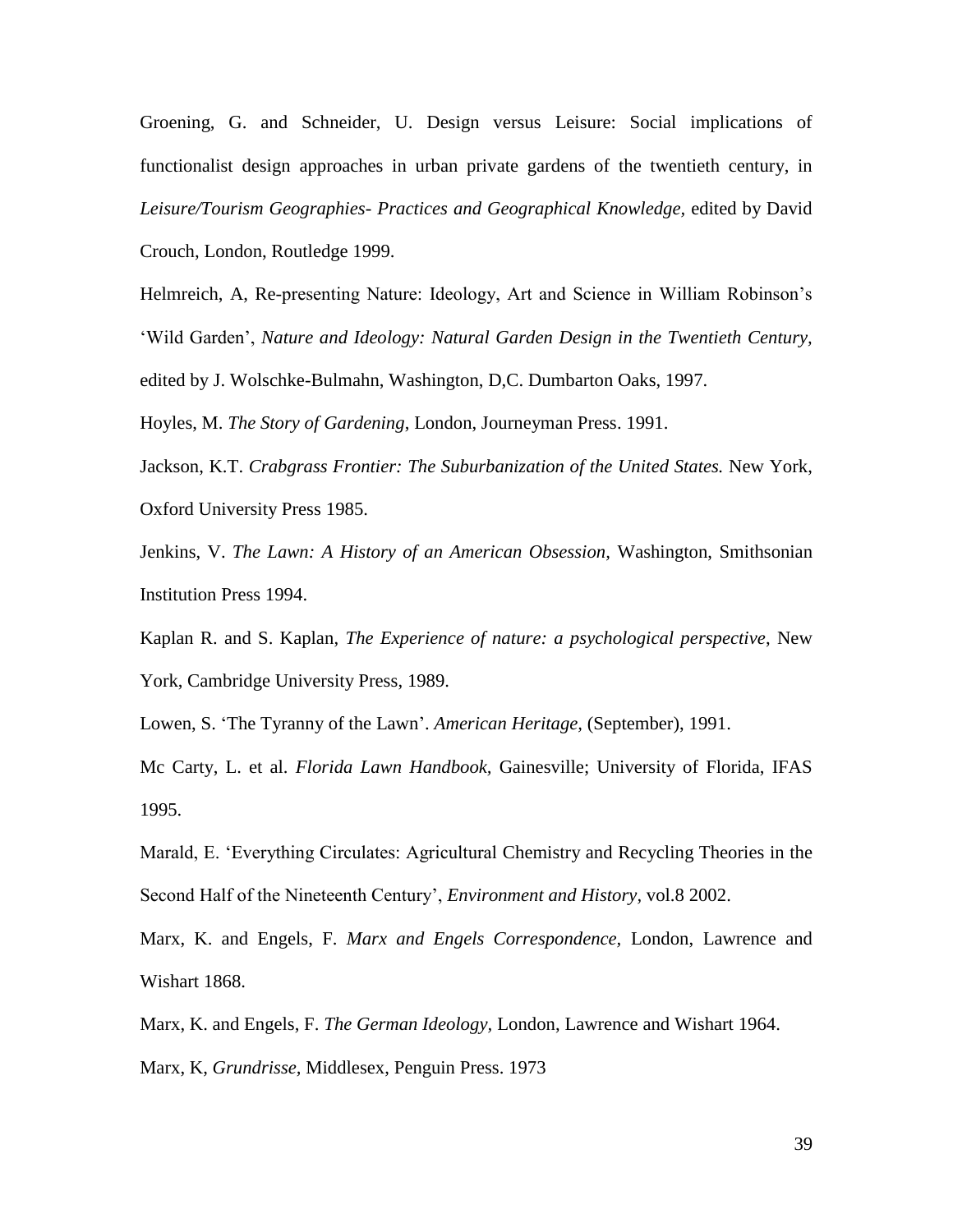Marx, K. Economic and Philosophical Manuscripts (1844), *Early Writings,* Middlesex, Penguin Books Ltd 1975.

Marx, K. *Capital,* vol.1, Middlesex, Penguin Books Ltd 1976.

Marx, K, and Engels, *Ireland and the Irish Question,* London, Lawrence and Wishart 1971.

Meaney, Mark. *Capital as Organic unity: The Role of Hegel's Science of Logic in Marx's Grundrisse*, Dordrecht, Kluwer Academic Press, 2002.

Messia, R. 'Lawns as Artifacts: The Evolution of Social and Environmental Implications of Suburban Residential Land Use', *Suburban Sprawl: Culture, Theory and Politics,*  edited by M. Lindstrom and Hugh Bartling: Lanham, Maryland, Rowan & Littlefield 2003.

Mumford, Lewis. *The City in History*, New York: Harcourt, Brace and World 1961.

Murphy, R. 'Sociology as if nature did not matter: an ecological critique', *British Journal Sociology,*vol.46, no.2 1995.

Ravetz, A and Tuckington, R. *The place of home: English domestic environments 1914- 2000.* London, E. and F.N. SPON 1995.

Robbins, P. and Sharp, J. Producing and Consuming Chemicals: The Moral Economy of the American Lawn, *Economic Geography,* vol.79, no.4 2003.

Schor, J. *The Overworked American: The Unexpected Decline of Leisure,* Basic Books 1993.

Sennett, R, *The Conscience of the Eye,* London, Faber and Faber 1991.

Sime, J. What makes a house a home: the garden? in M.Bulos and N. Teymur (eds), *Housing: Design, Research, Education,* Aldershot, Avebury 1993.